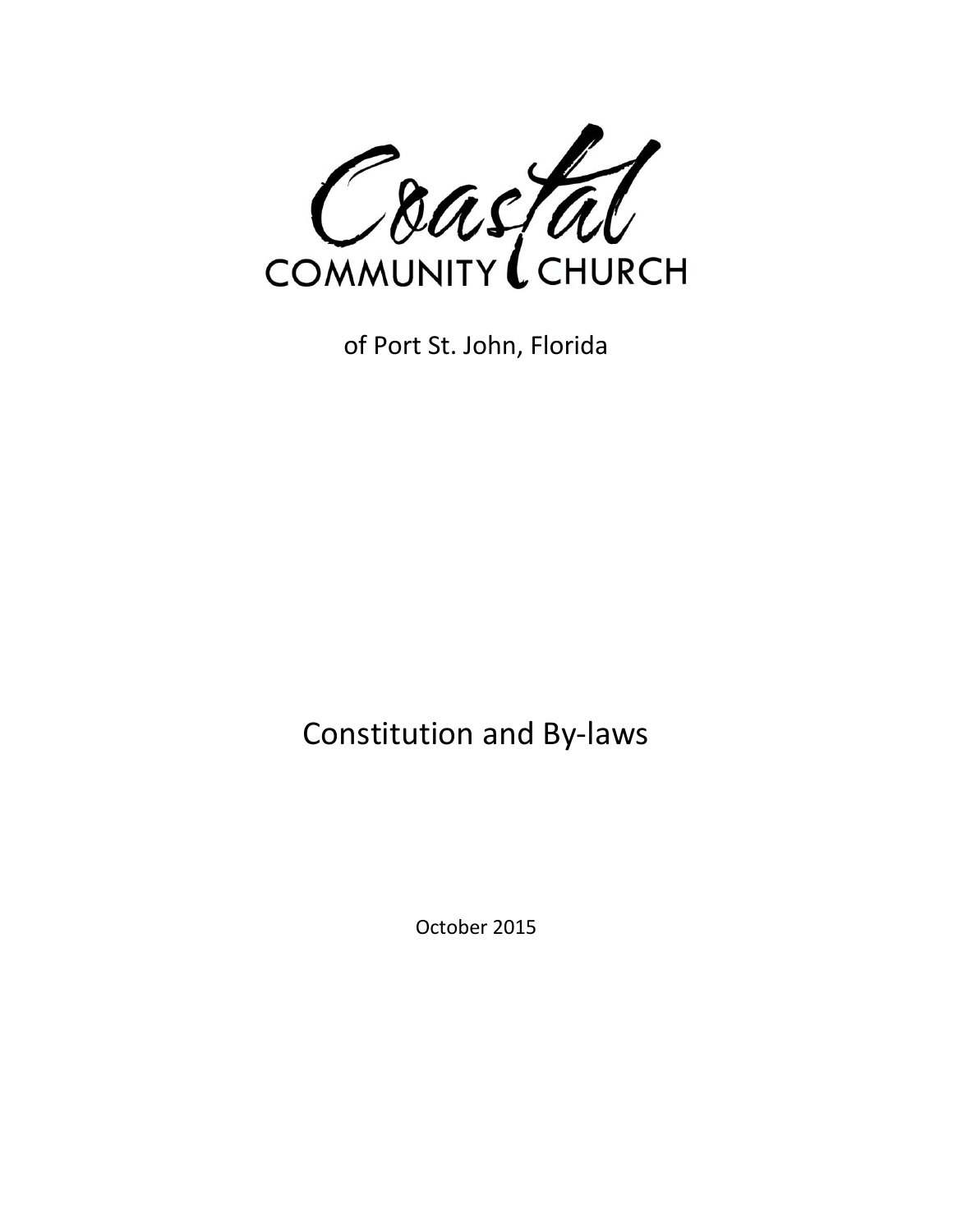We declare and establish this Constitution that this body may be governed in an orderly manner, and that the will of the Lord Jesus may be manifested in this congregation. These Constitution and By-laws will preserve the liberties of each individual member and the freedom of action of this body in relation to other churches. All scripture references in these Constitution and By-laws are taken from the **English Standard Version (ESV)** of the Holy Bible.

Revision history:

Basic - March 2012

October 2015

- changes scripture references from NIV to ESV
- added Marriage and Sexual Ethics and Facility Use to Article 3 STATEMENT of FAITH, Essential Christian Beliefs section page 7-8.
- amends responsibilities of the Elders in paragraph 3 & 4 page 25
- amends and clarifies the role of the Deacons ministry pages 29-30
- clarifies Article 6 on Church Finances pages 33 -34.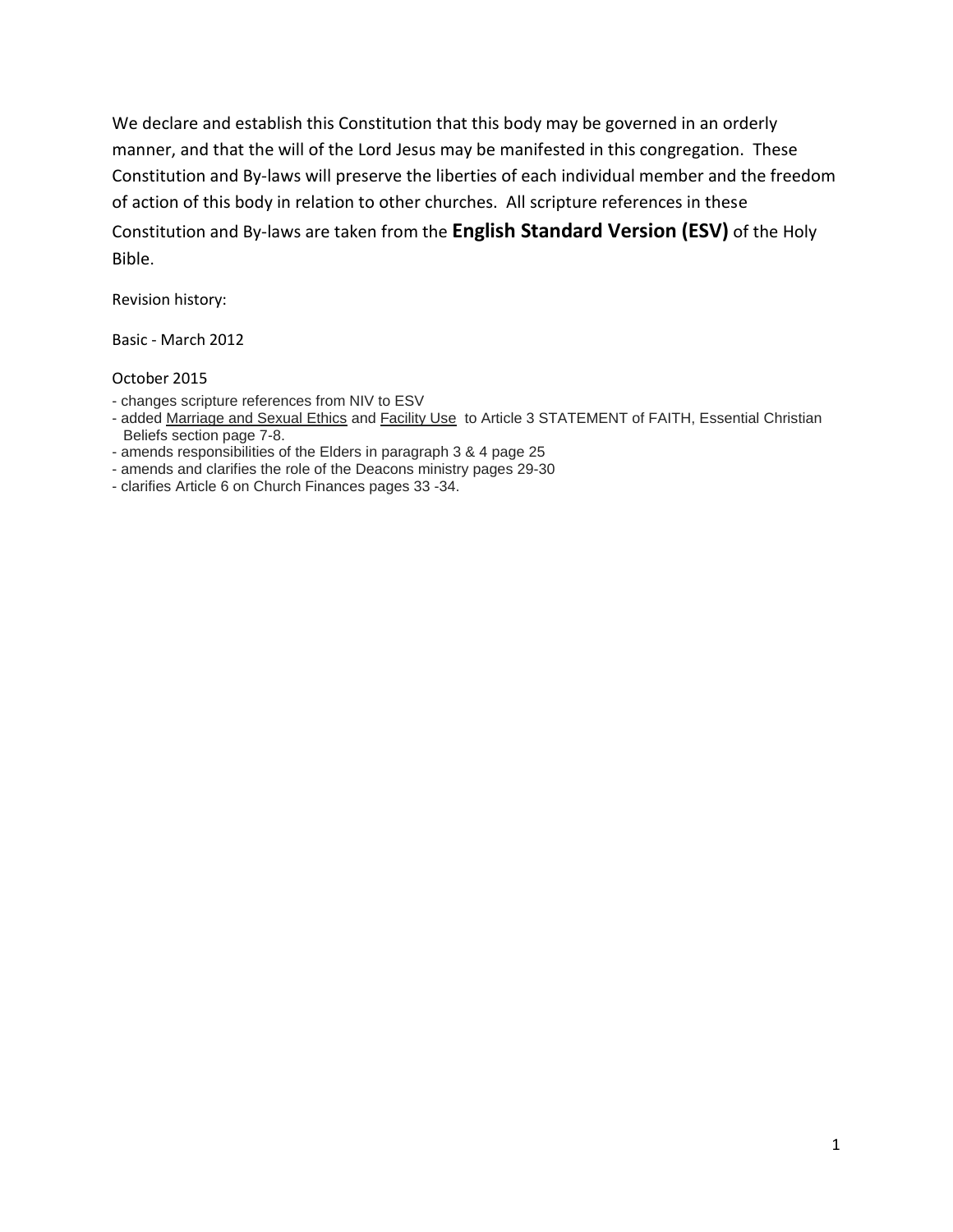## **Contents**

| $\mathsf{L}$                                                                  |  |
|-------------------------------------------------------------------------------|--|
| ΙΙ.                                                                           |  |
| Article 4 MEMBERSHIP COVENANT: PRINCIPLES OF ACCOUNTABILITY AND COMMITMENT 10 |  |
| $\mathbf{L}$                                                                  |  |
| ΙΙ.                                                                           |  |
| III.                                                                          |  |
|                                                                               |  |
|                                                                               |  |
|                                                                               |  |
|                                                                               |  |
| $\mathsf{L}$                                                                  |  |
| ΙΙ.                                                                           |  |
| III.                                                                          |  |
| IV.                                                                           |  |
| V.                                                                            |  |
| VI.                                                                           |  |
| VII.                                                                          |  |
|                                                                               |  |
| $\mathbf{I}$ .                                                                |  |
| ΙΙ.                                                                           |  |
| III.                                                                          |  |
| IV.                                                                           |  |
| V.                                                                            |  |
| VI.                                                                           |  |
| VII.                                                                          |  |
| VIII.                                                                         |  |
|                                                                               |  |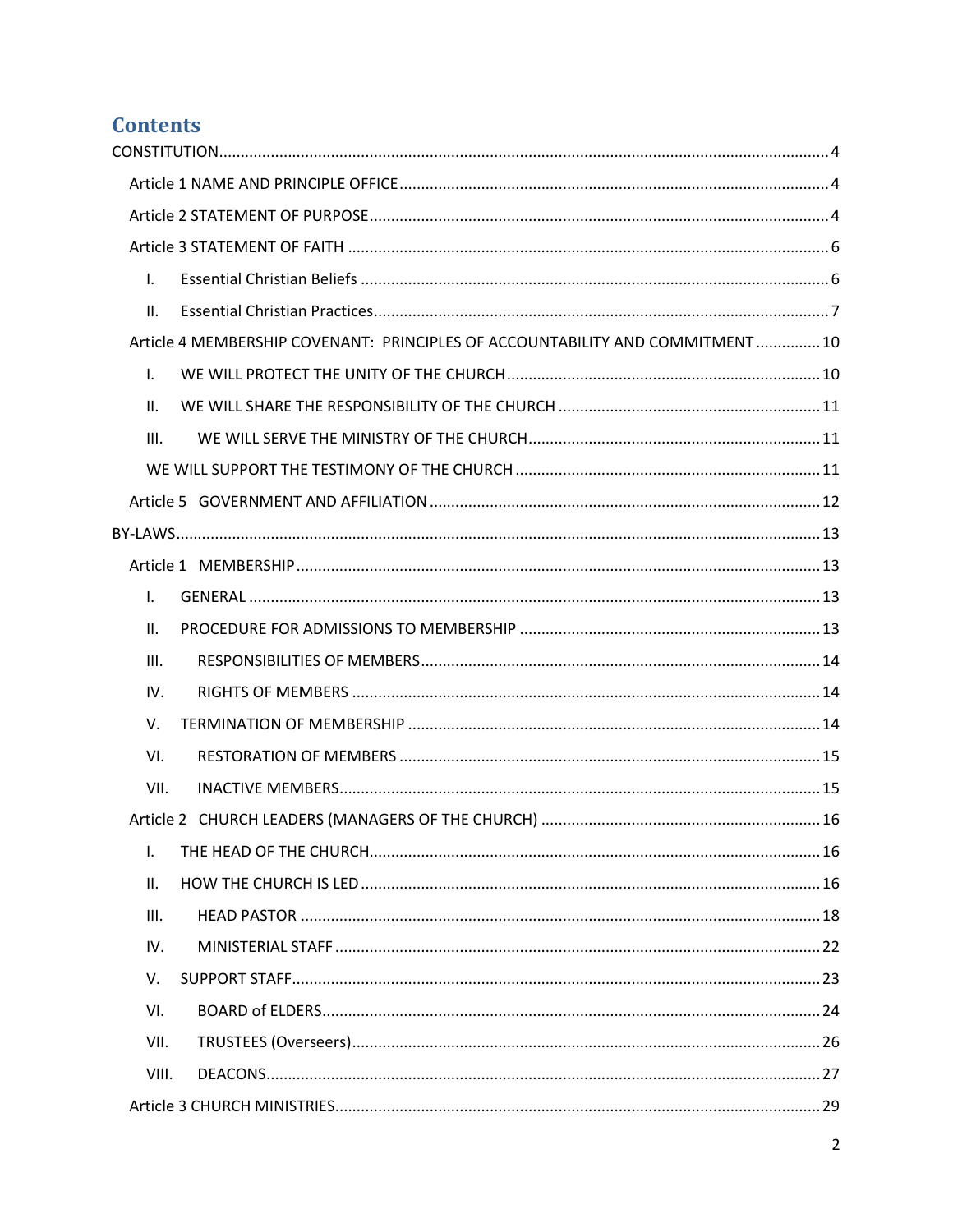| L.           |  |
|--------------|--|
| ΙΙ.          |  |
| III.         |  |
| IV.          |  |
|              |  |
| $\mathsf{L}$ |  |
| Ш.           |  |
| III.         |  |
| IV.          |  |
| V.           |  |
| VI.          |  |
| VII.         |  |
|              |  |
| $\mathbf{L}$ |  |
| II.          |  |
|              |  |
| $\mathsf{L}$ |  |
| II.          |  |
|              |  |
|              |  |
|              |  |
|              |  |
|              |  |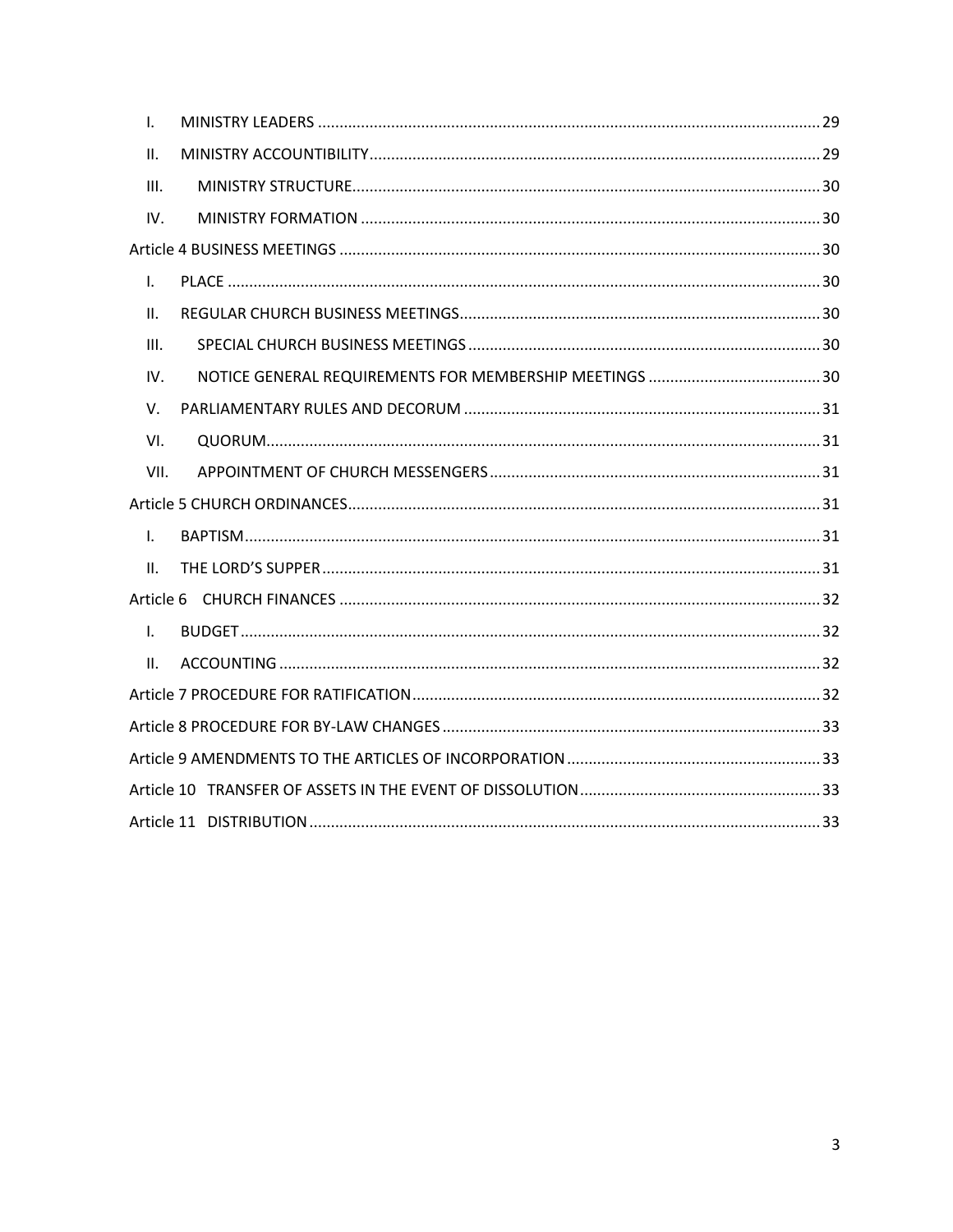## <span id="page-4-0"></span>**CONSTITUTION**

We, the undersigned subscribers to these Articles of Incorporation, each a natural person competent to contract, hereby associate ourselves together for the purpose of constituting a Church, to operate in accordance with the laws of God and in a non-profit form pursuant to the applicable provisions of the Statutes of the State of Florida relative to corporations not-for-profit; and we hereby covenant and agree as follows:

## <span id="page-4-1"></span>**Article 1 NAME AND PRINCIPLE OFFICE**

The name of this non-profit church corporation shall be;

#### **Coastal Community Church of Port St. John Inc.**

It may, for convenience, be referred to as "Coastal Community Church" or "Coastal."

Coastal Community Church is located at 7000 Amesbury Road, Cocoa, FL 32927. The Trustees shall have full power and authority to change the principle office as required. Any change of this location shall be recorded by the secretary on this document opposite this section, or this section may be amended to state the new location.

## <span id="page-4-2"></span>**Article 2 STATEMENT OF PURPOSE**

The purpose of this body of believers is to serve our Lord and Savior Jesus Christ as stated in the Great Commandment and the Great Commission.

The Great Commandment: "And he said to him, "You shall love the Lord your God with all your heart and with all your soul and with all your mind. This is the great and first commandment. And a second is like it: You shall love your neighbor as yourself. On these two commandments depend all the Law and the Prophets." (Matthew 22:37-40 ESV)

The Great Commission: "And Jesus came and said to them, "All authority in heaven and on earth has been given to me. Go therefore and make disciples of all nations, baptizing them in the name of the Father and of the Son and of the Holy Spirit, teaching them to observe all that I have commanded you. And behold, I am with you always, to the end of the age." (Matthew 28:18-20 ESV)

#### **Our mission statement is as follows:**

A place of grace where Christ changes lives.

#### **Our purpose statement is as follows:**

To become fully devoted followers of Jesus Christ.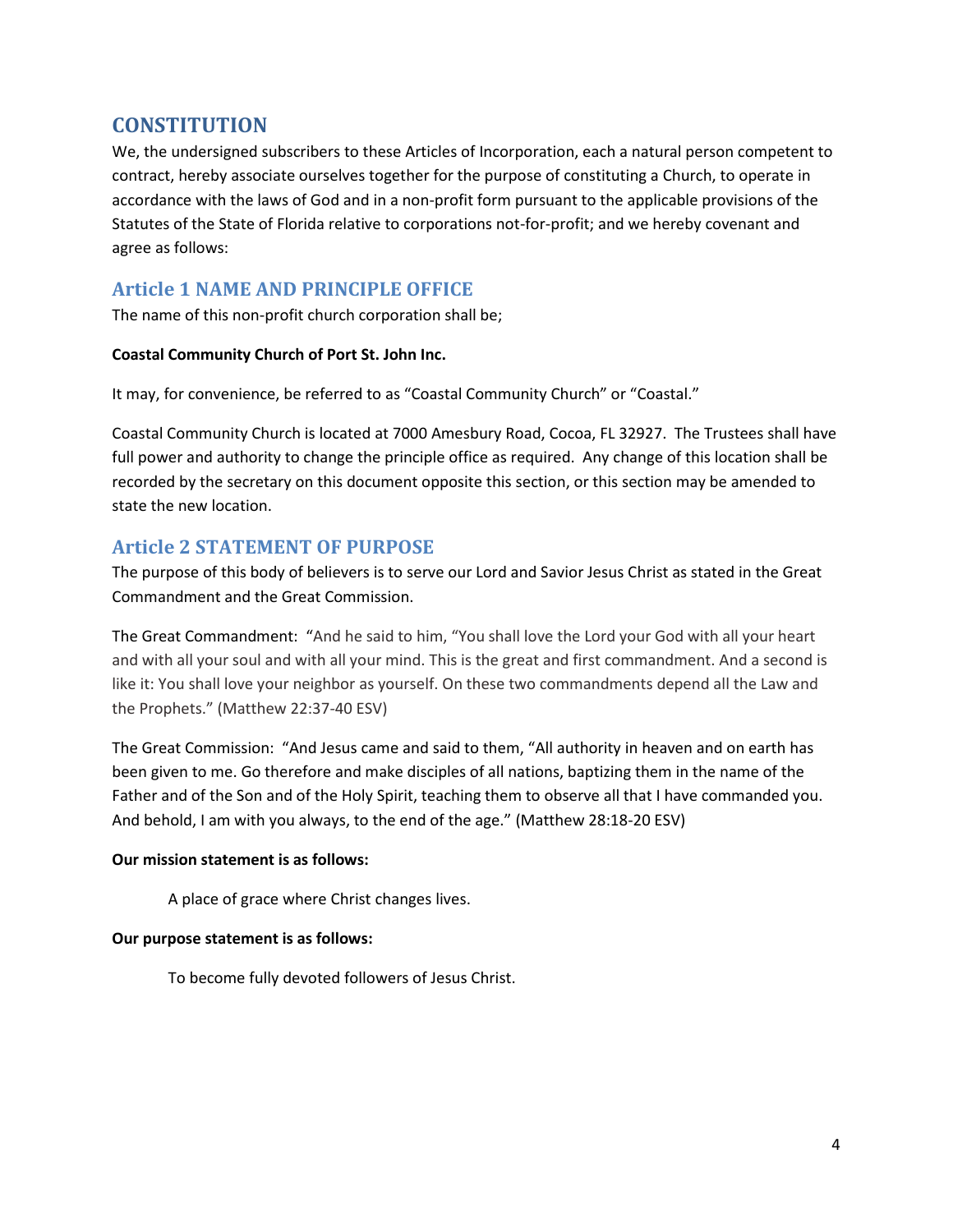#### **THEREFORE, COASTAL COMMUNITY CHURCH of PORT ST. JOHN EXISTS TO:**

EXALT CHRIST IN WORSHIP (See Matt. 4:10, 22:37, John 5:24)

COASTAL exists to offer the body of believers the opportunity to worship and glorify God in public services and personal daily devotions.

TO EDUCATE BELIEVERS TOWARD SPIRITUAL MATURITY (See Matt. 28:20, John 10:10, 2 Timothy 2:2)

COASTAL exists to help believers develop toward full spiritual maturity, to help them develop a foundation of biblical understanding, and to establish a devotional life. We want to develop believers to Christ-like maturity so as to live life to the fullest at every stage and segment of their lives.

ENCOURAGE PEOPLE WITH THE LOVE OF GOD (See Matt. 22:39, Acts 2:45-46, Romans 15:7, 1 John 4:7- 8)

Coastal strives to be a church of small groups where we may demonstrate God's love to people by including them in our lives. Small groups are exciting, life-giving communities where people can study God's word, care, pray and encourage one another, and reach out to those who don't yet know Christ as leader of their life. It means intentionally building meaningful relationships with each other. We are seeking to share our lives together; to be an "extended family away from family" to one another. We have made a commitment to become a family of God here on earth with a place and friends for everyone who comes. We also demonstrate God's love to people by caring for their practical needs. The Bible calls this fellowship and ministry.

TO EQUIP MEMBERS FOR SERVICE IN MINISTRY (See Matt. 28:20, Eph. 4:1-13)

We believe that every member is a servant for Christ's glory. We want to help believers discover their spiritual giftedness and participate in the ministry of the Kingdom of God through the body of Christ.

EVANGELIZE THE WORLD (See Matt. 28:19, Acts 1:8, 2 Peter 3:9)

Coastal exists to reach as many people as possible and see them reconciled to God through a personal relationship with Jesus Christ, here in our own community and throughout the world.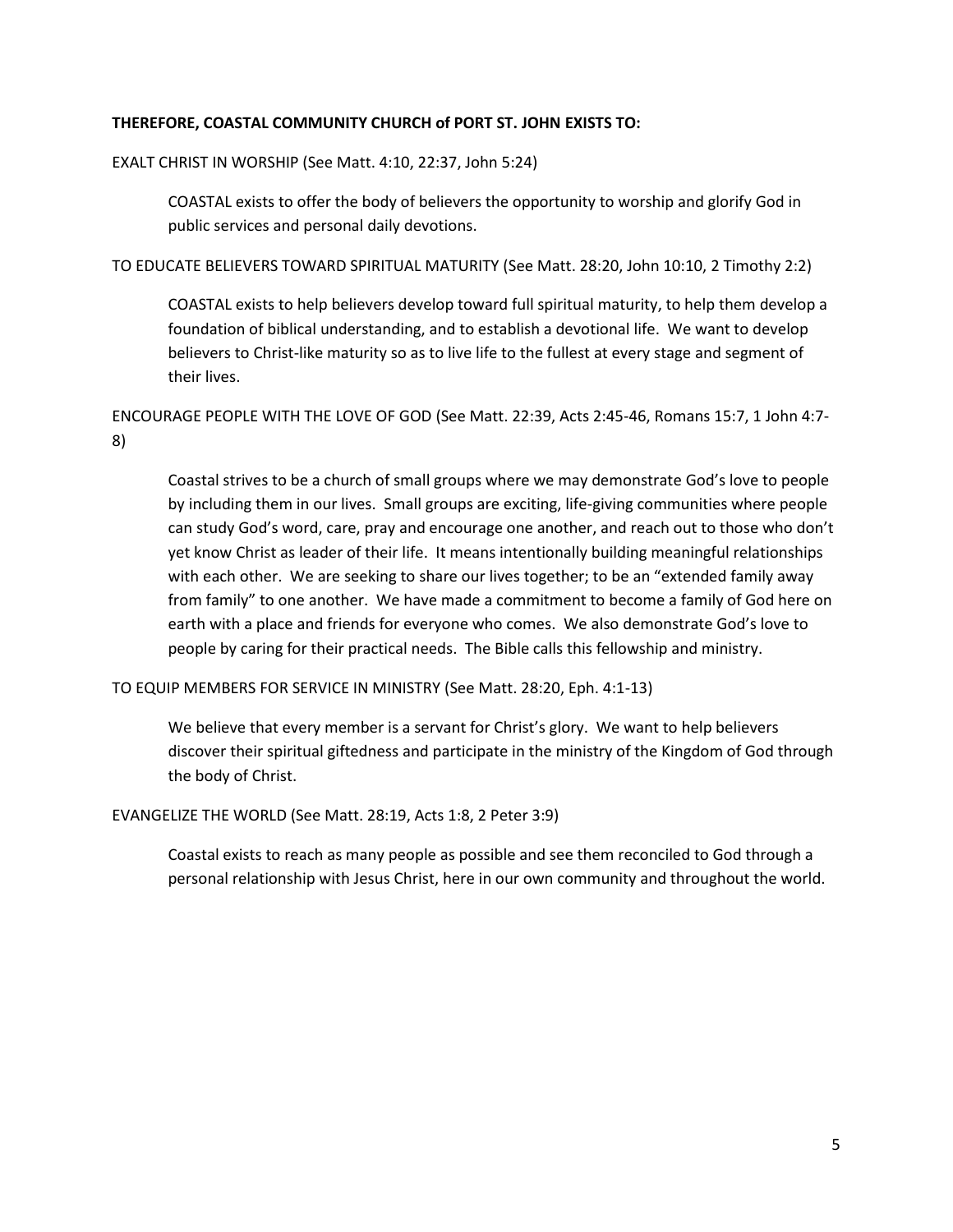## <span id="page-6-0"></span>**Article 3 STATEMENT OF FAITH**

#### <span id="page-6-1"></span>**I. Essential Christian Beliefs**

- a) ABOUT GOD God is the Creator and Ruler of the universe. He has eternally existed in three persons: the Father, the Son, and the Holy Spirit. These three are co-equal and are one God. (See Gen. 1:1, 26, 27; 3:22; Psalm 90:2; Matt. 28:19; II Cor. 13:14, I Peter 1:2)
- b) ABOUT JESUS CHRIST Jesus Christ is the son of God. He is co-equal with the Father. Jesus lived a sinless human life and offered Himself as the perfect sacrifice for the sins of all people by dying on a cross. He was raised from the dead on the third day to demonstrate His power over sin and death. He ascended to Heaven's glory and will return again someday to earth to reign as King of Kings and Lord of Lords. (See Isaiah 9:6; Matt. 1:22-23; John 1:1-5; 14:10-30; Acts 1:9-11; Romans 1:3-4; 1 Cor. 15:3-4; 1 Timothy 6:14-15; Titus 2:13; Hebrews 4:14-15)
- c) ABOUT THE HOLY SPIRIT The Holy Spirit is co-equal with God the Father and God the Son, Jesus Christ. He is present in the world to make people aware of their need for Jesus Christ. He also lives in every Christian from the moment of salvation. He provides the Christian with power for living, understanding of spiritual truth, and guidance in doing what is right. He gives every believer at least one spiritual gift when they are saved. As Christians we need to live under His control daily. (John 14:16-17, 16:7-13; Acts 1:8; 1 Cor. 2:12, 3:16; 2 Cor. 3:17; Gal. 5:25; Eph. 1:13; 5:18)
- d) ABOUT THE BIBLE The Bible is God's Word to us. It was written by human authors, under the supernatural guidance of the Holy Spirit. It is the supreme source of truth for Christian beliefs and living. Because it is inspired by God, it is the truth without any mixture of error. (See Psalm 12:6, 119:105, 160; Proverbs 30:5; 2 Tim. 1:12, 3:16; II Peter 1:20-21) Even though translated from the original languages into English by sinful man, no essential truth has been lost in that translation.
- e) ABOUT HUMAN BEINGS People are made in the spiritual image of God, to be like Him in character. People are the supreme object of God's creation. Although every person has tremendous potential for good, all of us are marred by an attitude of disobedience toward God called "sin". This attitude separates people from God and causes many problems in life. (See Gen. 1:27; Psalm 8:3-6; Isaiah 53:6, 59:1-2; Romans 3:23)
- f) ABOUT SALVATION Salvation is God's free gift to us but we must accept it. We can never make up for our sin by self-improvement or good works. Only by trusting in Jesus Christ as God's offer of forgiveness can anyone be saved from sin's penalty. When we turn from our self-ruled life and turn to Jesus in faith we are saved. Eternal life begins the moment one receives Jesus Christ into his or her life by faith. (See John 1:12, 14:6; Romans 5:1, 6:23; Gal. 3:26; Eph. 2:8-9; Titus 3:5)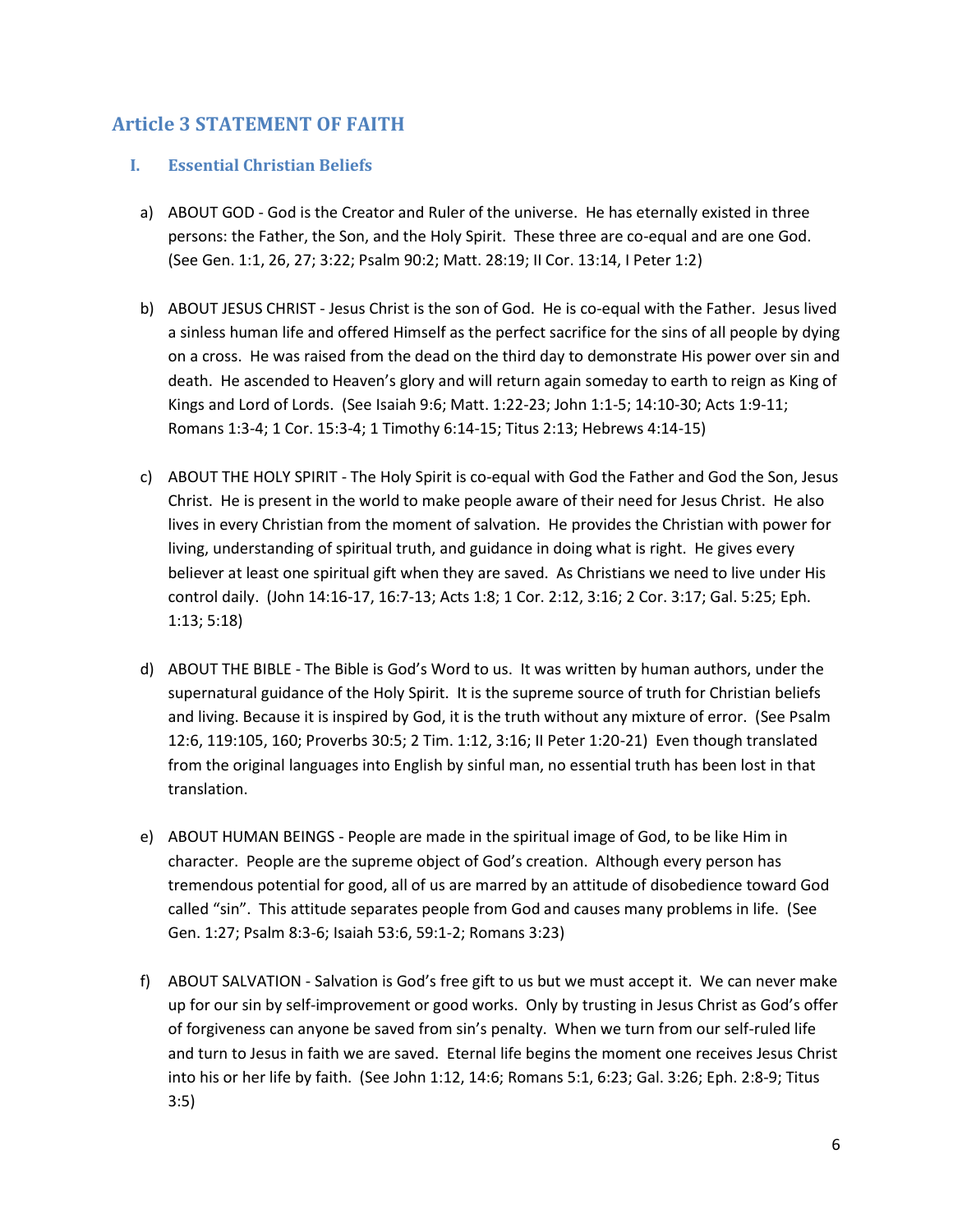- g) ABOUT ETERNAL SECURITY Because God gives us eternal life through Jesus Christ; the true believer is secure in that salvation for eternity. If you have been genuinely saved, you cannot "lose" it. Salvation is maintained by the grace and power of God, not by the self-effort of the Christian. It is the grace and keeping power of God that gives us this security. (See John 10:28- 29; 2 Timothy 1:12; Heb. 7:25, 10:10-14; 1 Peter 1:3-5)
- h) ABOUT ETERNITY People were created to exist forever. We will either exist eternally separated from God by sin, or eternally with God through forgiveness and salvation. To be eternally separated from God is Hell. To be eternally in union with Him is Eternal Life. Heaven and Hell are real places of eternal existence. (See John 3:16; Romans 6:23; Rev. 20:15)

#### <span id="page-7-0"></span>**II. Essential Christian Practices**

Beliefs are not worth much unless they are translated into actions. Based on what the Bible teaches, we very strongly adopt the following seven practices:

a) BIBLE AS OUR AUTHORITY - "All Scripture is breathed out by God and profitable for teaching, for reproof, for correction, and for training in righteousness,"(2 Timothy 3:16 ESV)

Since God's Word is the only completely reliable and truthful authority, we accept the Bible as our manual for living. Our first question when faced with a decision is, "What does the Bible say?" We practice daily Bible reading, Bible study, and Bible memorization. The Bible is the basis for all we believe.

b) AUTONOMY OF EACH LOCAL CHURCH - "And he is the head of the body, the church. He is the beginning, the firstborn from the dead, that in everything he might be preeminent." (Colossians 1:18 ESV)

Christ is the recognized head of our church, not any person, group, or religious organization. While recognizing the value of associating and cooperating with other groups of Christians, we believe every local church should be self-governing and independent from any denominational control. In relating to our "daughter churches" that we sponsor, we encourage each congregation to determine its individual strategy, structure, and style.

c) PRIESTHOOD OF EVERY BELIEVER - "and from Jesus Christ the faithful witness, the firstborn of the dead, and the ruler of kings on earth. To him who loves us and has freed us from our sins by his blood and made us a kingdom, priests to his God and Father, to him be glory and dominion forever and ever. Amen." (Revelation 1:5-6 ESV) "But you are a chosen race, a royal priesthood, a holy nation, a people for his own possession, that you may proclaim the excellences of him who called you out of darkness into his marvelous light." (1 Peter 2:9 ESV)

The Bible teaches that every Christian is called to "full-time" Christian service, regardless of his or her vocation. We practice the truth that every believer is a minister by encouraging them to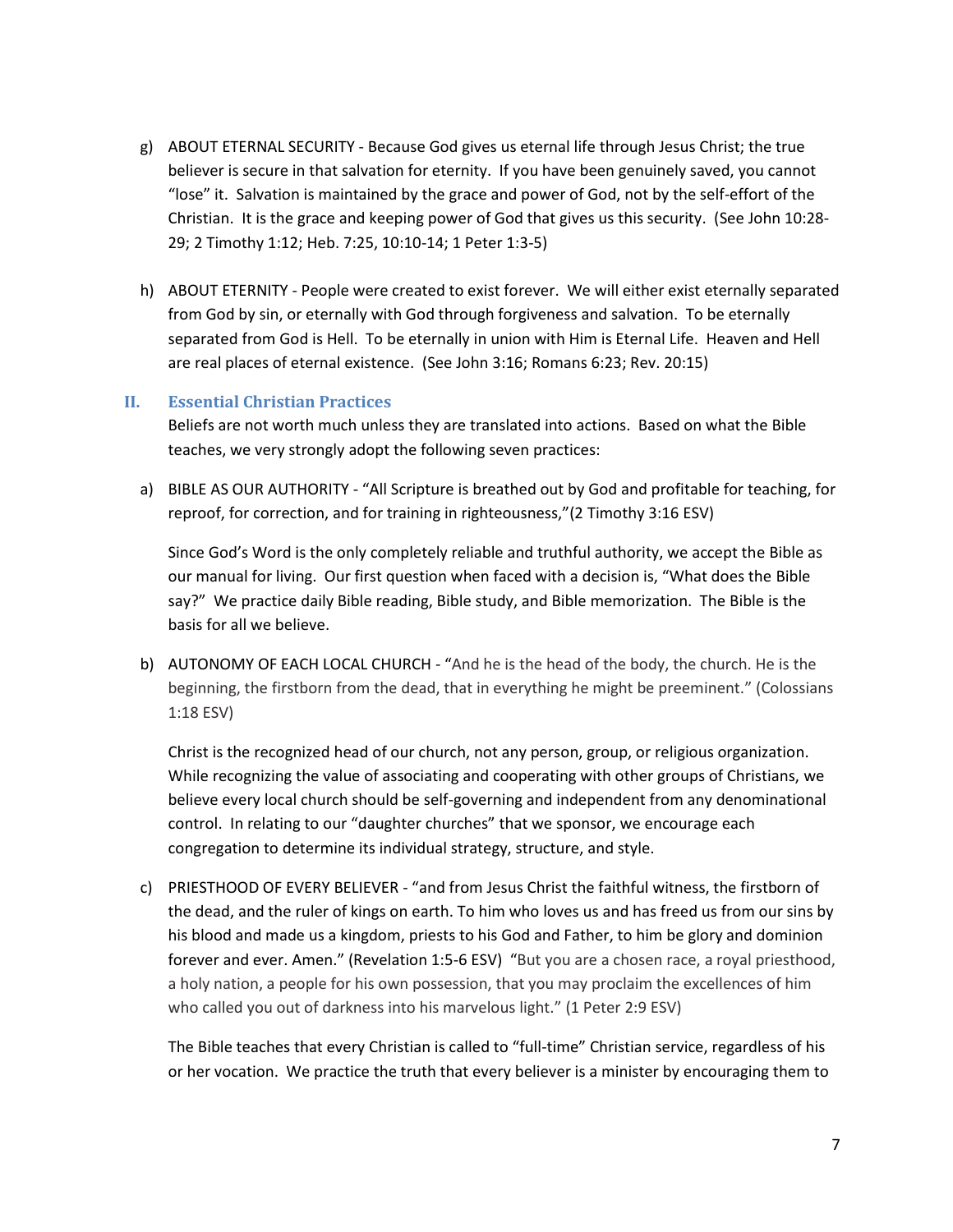find a place of service and ministry. Every believer has direct access to God through prayer, Bible reading and the indwelling of the Holy Spirit.

d) TITHING – "Every tithe of the land, whether of the seed of the land or of the fruit of the trees, is the LORD's; it is holy to the LORD." (Leviticus 27:30 ESV)

Coastal practices tithing for the support of Christ's Body, the church, as God commands. We recognize that giving 10% of our income is the biblical standard of giving.

e) IMMERSION BAPTISM - "And when Jesus was baptized, immediately he went up from the water, and behold, the heavens were opened to him, and he saw the Spirit of God descending like a dove and coming to rest on him;" (Matthew 3:16 ESV)

"having been buried with him in baptism, in which you were also raised with him through faith in the powerful working of God, who raised him from the dead." (Colossians 2:12 ESV)

We practice baptism by immersion under water, the way Jesus was baptized and the way the Bible commands. Immersion baptism is an outward symbol of an inner commitment.

f) SPIRIT-LED LIVING - (Jesus said) "I am the true vine, and my Father is the vinedresser. Every branch in me that does not bear fruit he takes away, and every branch that does bear fruit he prunes, that it may bear more fruit." (John 15:1-2 ESV)

"…for it is God who works in you, both to will and to work for his good pleasure" (Philippians 2:13 ESV)

"And do not get drunk with wine, for that is debauchery, but be filled with the Spirit, (Ephesians 5:18 ESV)

We believe the only possible way to live the Christian life is by God's power within us. So we seek to practice a daily dependence on God's Spirit to enable us to do what is right.

g) MARRIAGE AND SEXUAL ETHICS – "And the rib that the LORD God had taken from the man he made*[1](http://www.esvbible.org/Genesis%202/#f1-1)*into a woman and brought her to the man. **23** Then the man said, "This at last is bone of my bones and flesh of my flesh; she shall be called Woman, because she was taken out of Man." **24** Therefore a man shall leave his father and his mother and hold fast to his wife, and they shall become one flesh." (Genesis 2:22-24 ESV)

"You shall not do as they do in the land of Egypt, where you lived, and you shall not do as they do in the land of Canaan, to which I am bringing you. You shall not walk in their statutes....So keep my charge never to practice any of these abominable customs that were practiced before you, and never to make yourselves unclean by them: I am the LORD your God." (Leviticus 18:1- 30 ESV)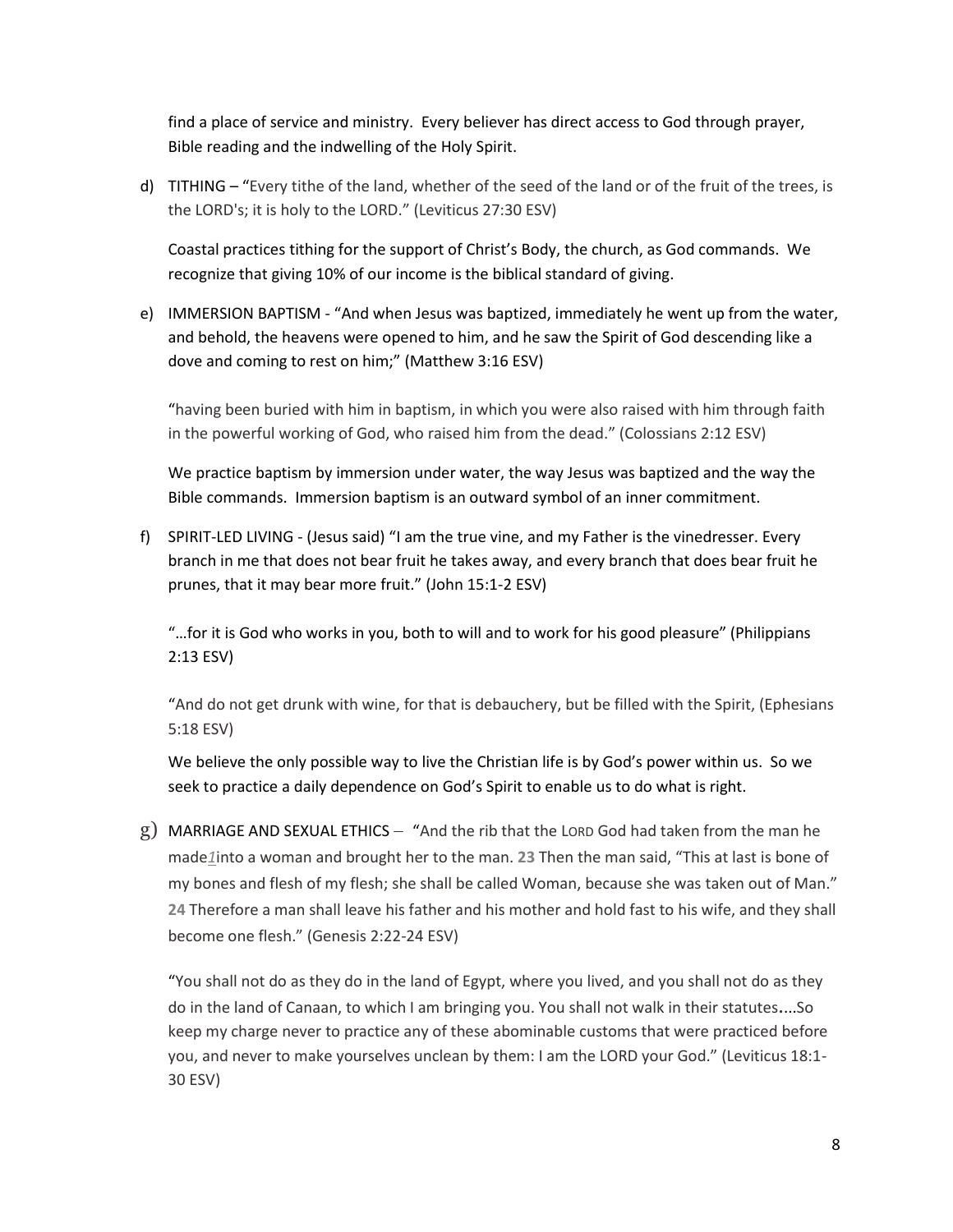"For this reason God gave them up to dishonorable passions..." (Romans 1:26 ESV)

"Or do you not know that the unrighteous will not inherit the kingdom of God? Do not be deceived: neither the sexually immoral, nor idolaters, nor adulterers, nor men who practice homosexuality." (1 Corinthians 6:9 ESV)

"For this is the will of God, your sanctification: that you abstain from sexual immorality; that each one of you know how to control his own body in holiness and honor." (1 Thessalonians 4:3- 4 ESV)

"Let marriage be held in honor among all, and let the marriage bed be undefiled, for God will judge the sexually immoral and adulterous." (Hebrews. 13:4 ESV)

We believe the Bible teaches that marriage is the exclusive covenant relationship between one man and one woman. While sexual intimacy within the marriage relationship between one man and one woman is approved and even celebrated in Scripture, we believe sexual intimacy outside this covenant relationship is sinful and prohibited. Further, we believe that God created human beings in two distinct genders: male and female. We believe any attempt to alter or change one's birth gender is sinful and prohibited.

h) FACILITY USE: "The second is this: 'You shall love your neighbor as yourself.' There is no other commandment greater than these." (Mark 12:31 ESV)

Coastal makes its facilities available to community events as an expression of its religious mission to demonstrate love for and engagement with the community.

"Do not be unequally yoked with unbelievers. For what partnership has righteousness with lawlessness? Or what fellowship has light with darkness?" (2 [Corinthians](http://www.esvbible.org/2%20Corinthians%206:14/) 6:14 ESV)

"Abstain from every form of evil." (1 Thessalonians 5:22 ESV)

Coastal only makes its facilities available for activities that are consistent with the mission and beliefs of Coastal as expressed in these Constitution and bylaws and its facility use policy. Allowing activities or ceremonies contrary to the mission of Coastal would violate the church's beliefs and its religious practices and render assistance to beliefs and practices contrary to its own, sending an inconsistent message to the membership and the community.

i) TELLING OTHERS ABOUT CHRIST - "but in your hearts honor Christ the Lord as holy, always being prepared to make a defense to anyone who asks you for a reason for the hope that is in you; yet do it with gentleness and respect," (1 Peter 3:15 ESV) It is the responsibility of every Christian to share the Good News with people God brings into our lives. We practice personal sharing about Christ and inviting others to church.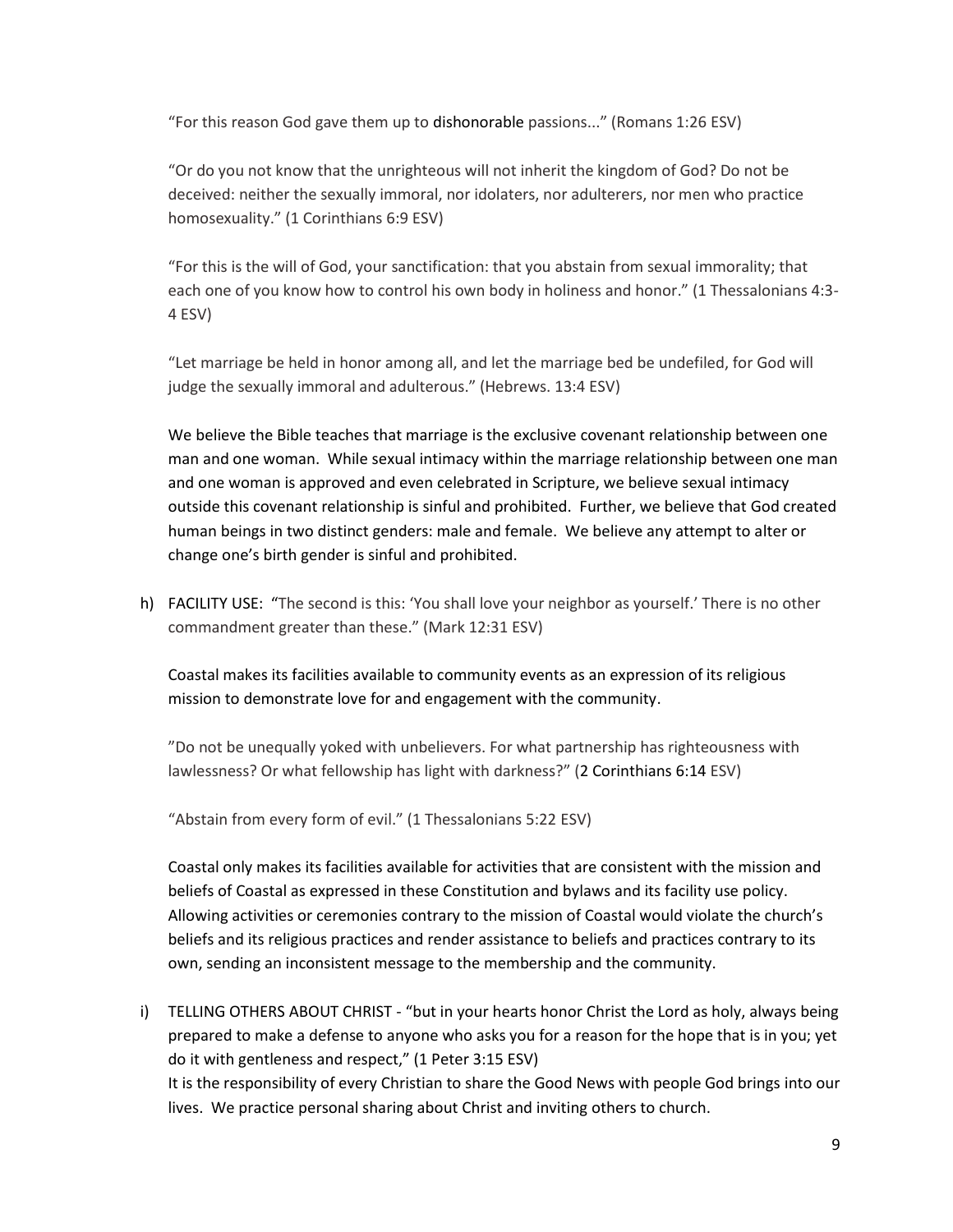## <span id="page-10-0"></span>**Article 4 MEMBERSHIP COVENANT: PRINCIPLES OF ACCOUNTABILITY AND COMMITMENT**

The purpose of this covenant is to reflect the Coastal member's commitment to other members in light of their commitment to God. Membership in the body of Christ requires submission to Christ; a desire to bring each phase of one's life under His Lordship. It therefore involves obedience to the scriptural principles of commitment and accountability to the body of Christ, as summarized below.

Having received Christ as our Lord and Savior and been baptized, and being in agreement with Coastal's statements, strategy, and structure, we are led by the Holy Spirit to unite with the Coastal family. In doing so, we commit ourselves to God and other members to do the following:

#### <span id="page-10-1"></span>**I. WE WILL PROTECT THE UNITY OF THE CHURCH**

#### *By acting in love toward other members*

"So then let us pursue what makes for peace and for mutual up building." (Romans 14:19 ESV)

"May the God of endurance and encouragement grant you to live in such harmony with one another, in accord with Christ Jesus, that together you may with one voice glorify the God and Father of our Lord Jesus Christ." (Romans 15:5-6 ESV)

"Having purified your souls by your obedience to the truth for a sincere brotherly love, love one another earnestly from a pure heart," (1 Peter 1:22 ESV)

"To that end keep alert with all perseverance, making supplication for all the saints," (Ephesians 6:18b ESV)

"Know this, my beloved brothers: let every person be quick to hear, slow to speak, slow to anger;"(James 1:19 ESV)

"Let no corrupting talk come out of your mouths, but only such as is good for building up, as fits the occasion, that it may give grace to those who hear." (Ephesians 4:29 ESV)

*By praying for other members* "praying at all times in the Spirit, with all prayer and supplication. To that end keep alert with all perseverance, making supplication for all the saints," (Ephesians 6:18 ESV)

*By choosing to follow the leaders and allowing them to lead* "Obey your leaders and submit to them, for they are keeping watch over your souls, as those who will have to give an account. Let them do this with joy and not with groaning, for that would be of no advantage to you." (Hebrews 13:17 ESV)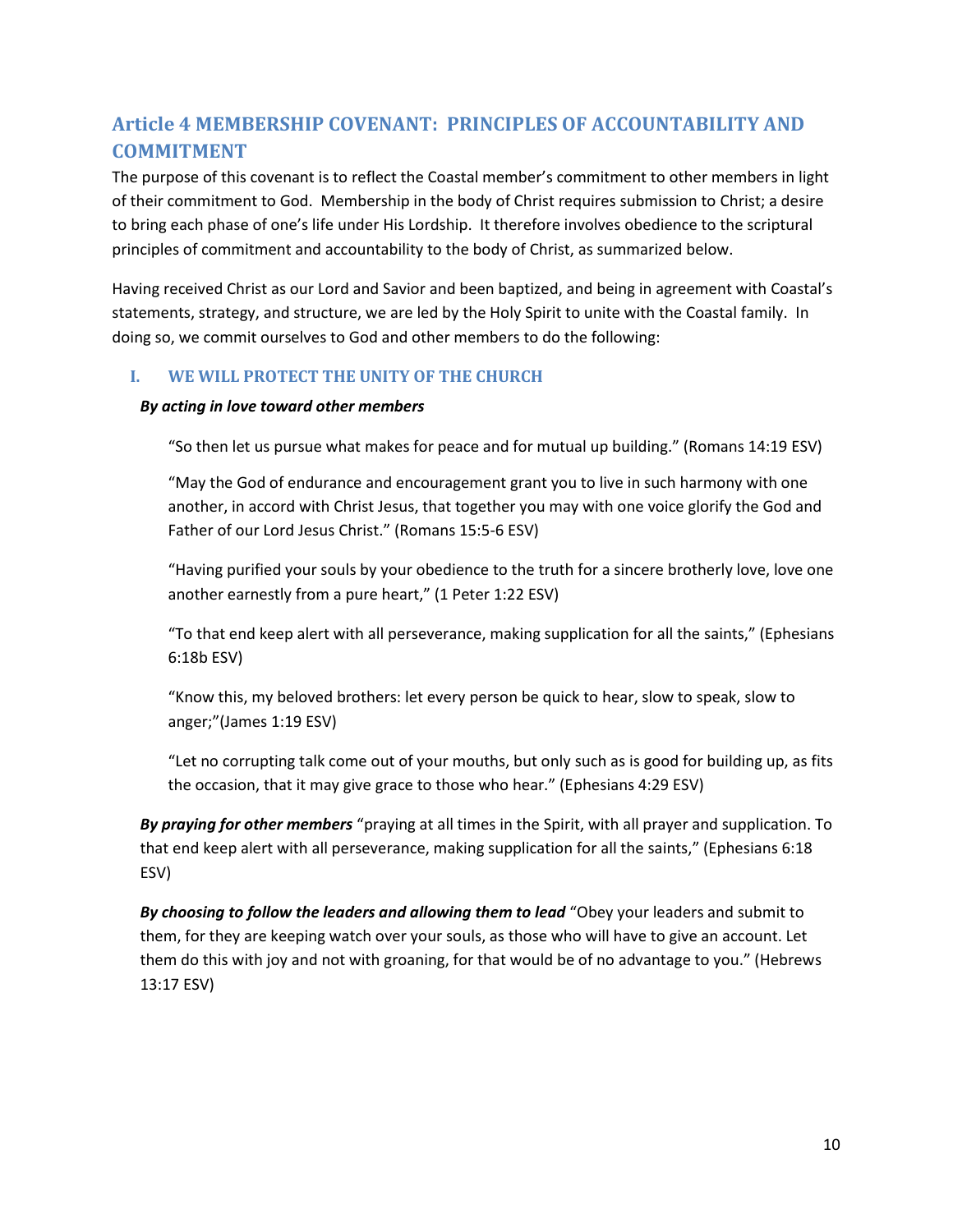#### <span id="page-11-0"></span>**II. WE WILL SHARE THE RESPONSIBILITY OF THE CHURCH**

*By praying for its growth* "We give thanks to God always for all of you, constantly mentioning you in our prayers," (1 Thessalonians 1:2 ESV)

"Praying at all times in the Spirit, with all prayer and supplication. To that end keep alert with all perseverance, making supplication for all the saints," (Ephesians 6:18 ESV)

*By inviting the un-churched to attend* "And the master said to the servant, 'Go out to the highways and hedges and compel people to come in, that my house may be filled." (Luke 14:23 ESV)

*By warmly welcoming those who visit* "Therefore welcome one another as Christ has welcomed you, for the glory of God." (Romans 15:7 ESV)

#### <span id="page-11-1"></span>**III. WE WILL SERVE THE MINISTRY OF THE CHURCH**

*By discovering our gifts and talents* "As each has received a gift, use it to serve one another, as good stewards of God's varied grace:" (1 Peter 4:10 ESV)

*By being equipped by our pastors to serve in ministry* "And he gave the apostles, the prophets, the evangelists, the shepherds and teachers, to equip the saints for the work of ministry, for building up the body of Christ," (Ephesians 4:11-12 ESV)

*By developing a servant's heart* "Let each of you look not only to his own interests, but also to the interests of others. Have this mind among yourselves, which is yours in Christ Jesus, who, though he was in the form of God, did not count equality with God a thing to be grasped, but emptied himself, by taking the form of a servant, being born in the likeness of men." (Philippians 2:4-7 ESV)

#### <span id="page-11-2"></span>**WE WILL SUPPORT THE TESTIMONY OF THE CHURCH**

*By attending faithfully* "not neglecting to meet together, as is the habit of some, but encouraging one another, and all the more as you see the Day drawing near." (Hebrews 10:25 ESV)

*By living a godly life* "Only let your manner of life be worthy of the gospel of Christ, so that whether I come and see you or am absent, I may hear of you that you are standing firm in one spirit, with one mind striving side by side for the faith of the gospel," (Philippians 1:27 ESV)

"Abstain from every form of evil." (1 Thessalonians 5:22 ESV)

"So, whether you eat or drink, or whatever you do, do all to the glory of God." (1 Corinthians 10:31 ESV)

*By giving regularly* "On the first day of every week, each of you is to put something aside and store it up, as he may prosper, so that there will be no collecting when I come." (1 Corinthians 16:2 ESV)

"Every tithe of the land, whether of the seed of the land or of the fruit of the trees, is the LORD's; it is holy to the LORD." (Leviticus 27:30 ESV)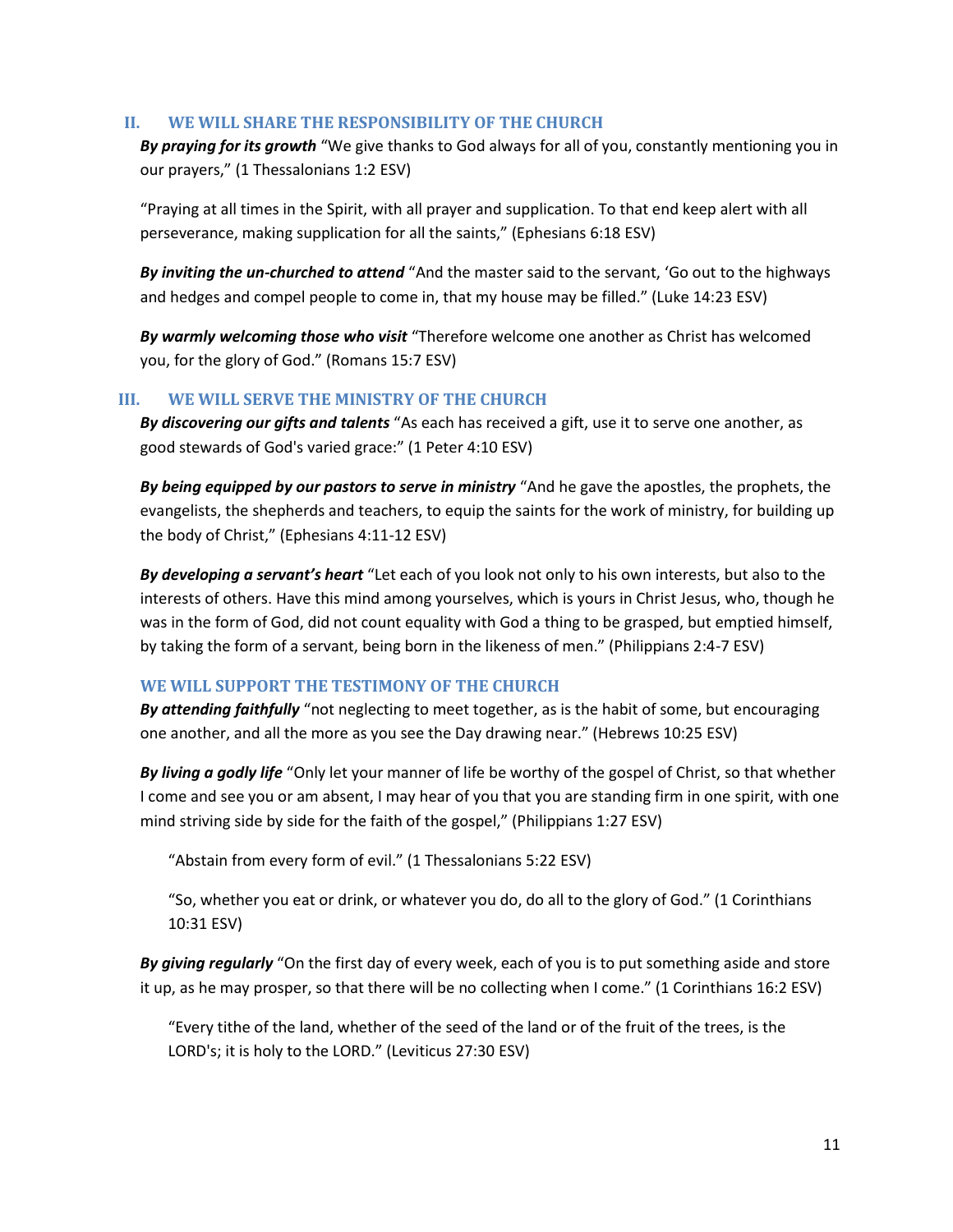*By choosing to limit our freedom for the sake of our testimony to and influence on others* "But take care that this right of yours does not somehow become a stumbling block to the weak." (1 Corinthians 8:9 ESV)

"For you were called to freedom, brothers. Only do not use your freedom as an opportunity for the flesh, but through love serve one another." (Galatians 5:13 ESV)

"Do not, for the sake of food, destroy the work of God. Everything is indeed clean, but it is wrong for anyone to make another stumble by what he eats. It is good not to eat meat or drink wine or do anything that causes your brother to stumble." (Romans 14:20-21 ESV)

*Note: The above Scriptural principles of commitment to the Lord and to the church body in no way represent the pathway to salvation. Salvation is totally a work of God's free grace, not the result in whole or part of any human works or goodness. However, the inevitable accompaniment of a genuine saving relationship with Jesus Christ is the desire to grow in obedience and godliness, brought about by the Holy Spirit's working in one's own life. (See Titus 3:5; Eph. 2:8-9; Rom. 4:5)*

## <span id="page-12-0"></span>**Article 5 GOVERNMENT AND AFFILIATION**

The government of this church is vested in the body of believers (members) who compose it. It is an autonomous and democratic Southern Baptist church of no other ecclesiastical body, but it recognizes and sustains the importance of mutual counsel and cooperation which are common among Southern Baptist churches.

This church shall be a cooperating member of the Brevard Baptist Association, the Florida Baptist Convention, and the Southern Baptist Convention.

All internal groups created and empowered by the church shall report to and be accountable only to the church, unless otherwise specified by church action in conference.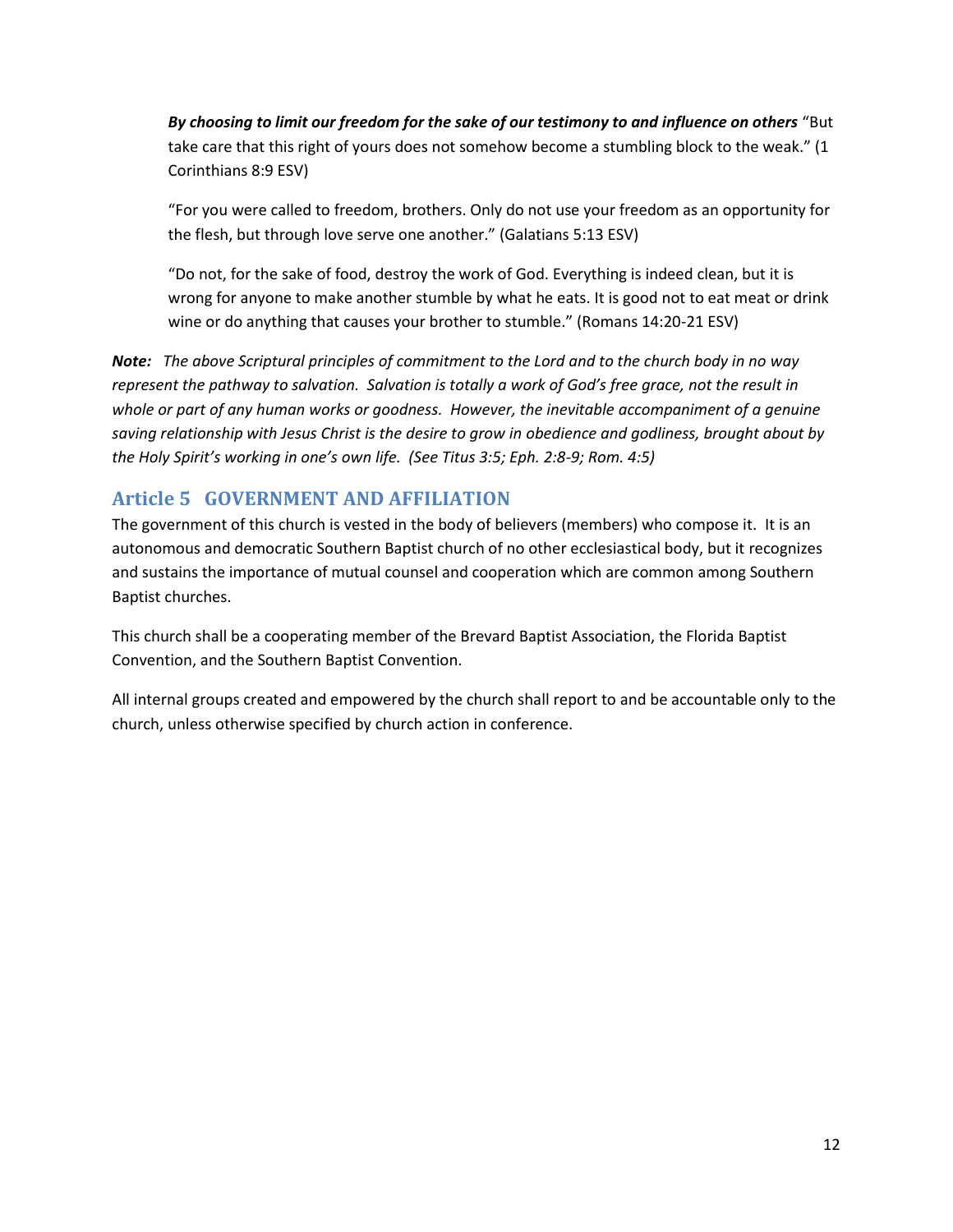## <span id="page-13-0"></span>**BY-LAWS**

## <span id="page-13-1"></span>**Article 1 MEMBERSHIP**

#### <span id="page-13-2"></span>**I. GENERAL**

The New Testament presents a picture of definable groups of people who, once committed to the Lord, identified themselves with and committed themselves to a particular local body. (See Acts 2:44, 46; 11:26; Rom. 16:1; 1 Cor. 1:2; 2 Cor. 8:1; Phil. 1:1)

In order to implement the principles of accountability and commitment to the local body of Christ, Coastal recognizes the need for formal membership.

This is an autonomous Baptist church under the Lordship of Jesus Christ. The membership retains unto itself the exclusive right of self-government in all phases of the spiritual and temporal life of this church.

The membership reserves the exclusive right to determine who shall be members of this church and the conditions of such membership. Membership means a commitment to Christ and a commitment to this local church.

It is the desire of Coastal to freely extend its fellowship to all individuals. At the same time, Coastal desires to uphold the principles of commitment to Christ and to the body that Scripture teaches must accompany true membership in the body of Christ.

#### <span id="page-13-3"></span>**II. PROCEDURE FOR ADMISSIONS TO MEMBERSHIP**

All persons who have met the following qualifications and completed the following procedure may become members of Coastal:

- a) A personal commitment of faith in Jesus Christ for salvation.
- b) Baptism by immersion after the faith commitment as a testimony of salvation. Periodic Baptism services are offered for those who have become believers and desire to make a biblical public profession of faith in Christ by being baptized by immersion.
- c) An expressed desire for membership by written or spoken request. This is done most conveniently by speaking to a pastor or lay minister before or after one of the church's public worship services or by indicating this desire on a commitment card and turning it in during a public worship service.
- d) Completion of Coastal's membership class. Periodically membership classes shall be offered to provide teaching on Coastal's Statements of Purpose, Faith, and Practice; Coastal's Strategy of Ministry; Coastal's Structure of Church Government; and the biblical principles of commitment to the body of Christ called Coastal.
- e) A signed statement of commitment. A signed Membership Covenant shall be used as an instrument to affirm one's desire for membership and to serve as formal record of one's membership.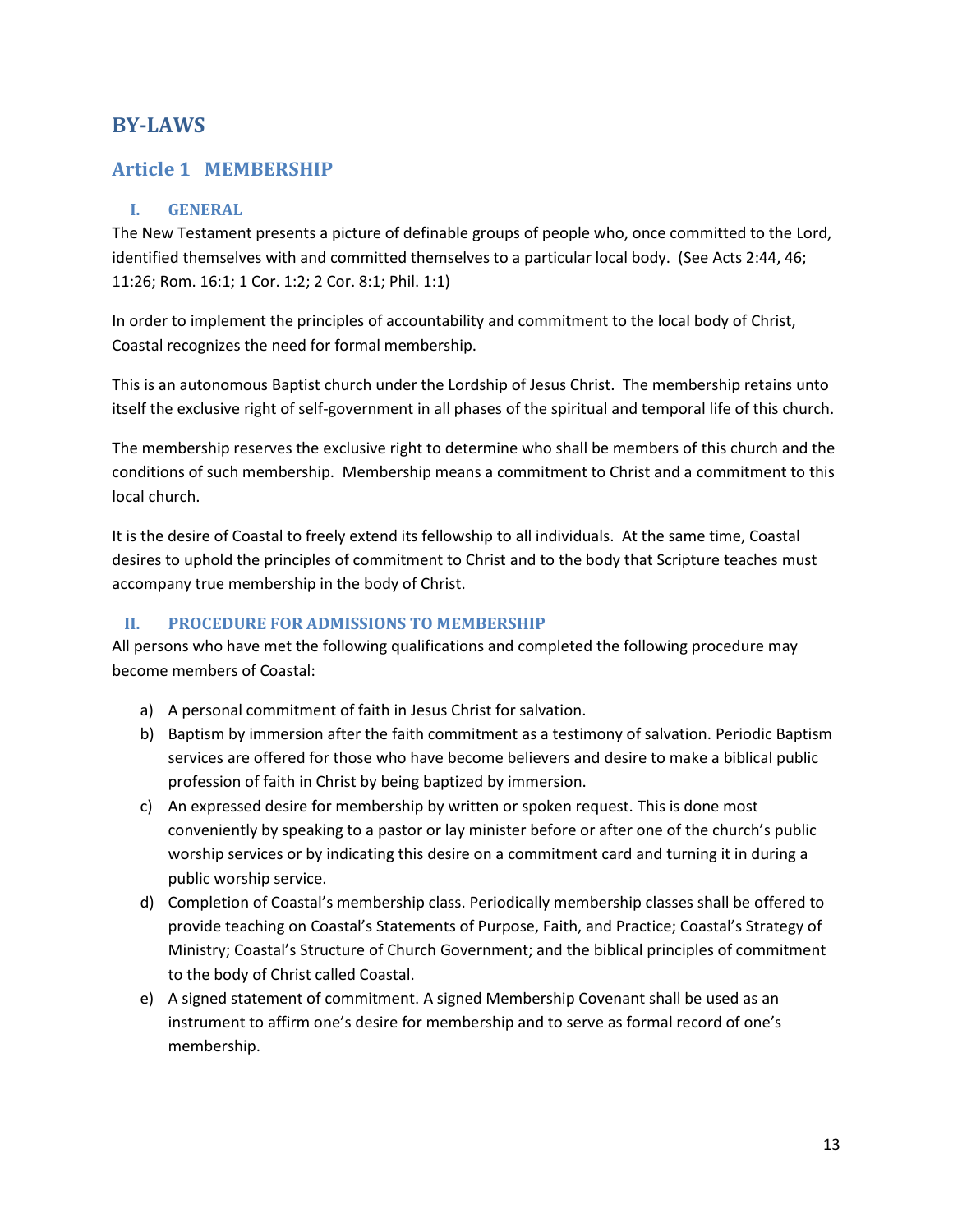f) Public affirmation of new members before the congregation. All individuals under 18 years of age who desire to become members of Coastal must receive the written consent of at least one parent or legal guardian.

#### <span id="page-14-0"></span>**III. RESPONSIBILITIES OF MEMBERS**

The responsibilities of membership are described in the membership covenant (Article 4, Pg. 8).

#### <span id="page-14-1"></span>**IV. RIGHTS OF MEMBERS**

Voting by proxy is prohibited. Each active member of the church, 18 years old and older, is entitled to one vote on the following matters:

- a) The Annual Church Budget.
- b) The calling or removing of the Head Pastor.
- c) Nomination and affirmation of Elders
- d) The election of the Deacons.
- e) The disposition of assets of the church.
- f) The acquisition of real property and related indebtedness.
- g) The merger or dissolution of the church.
- h) Amendment to the Constitution and By-laws of the church
- i) Each member has the right to address the church leadership, at an appropriate time, on any subject or transaction which affects the church,.

#### <span id="page-14-2"></span>**V. TERMINATION OF MEMBERSHIP**

Members shall be removed from the church roll for the following reasons:

- a) Death.
- b) Transfer of membership to another church.
- c) Personal request of the member in writing.
- d) Dismissal by the church according to the following conditions:
	- (1) The member's life and conduct is not in accordance with the membership covenant in such a way that the member hinders the ministry influence of the church in the community.
	- (2) Procedures for the dismissal of a member shall be according to Matthew 18:15-22. This membership seeks to ensure that a full measure of Christian charity and understanding be extended to its members in all circumstances. Furthermore, every reasonable measure should be taken to assist any distressed member if some condition should exist which would cause this member to become a liability to the general ministry of the church. Our goal is not the dismissal of members, but the redemption and restoration of the member in question to spiritual health and fellowship with the rest of the Church.

#### *Notes on Scriptural Procedure and Principles for Confrontation:*

Ongoing sin in the life of a believer obstructs his walk with the Lord, threatens the unity and fellowship within the body, and ultimately weakens the witness of the church among non-believers. (See 2 Cor. 6:3; 1 John 1:7)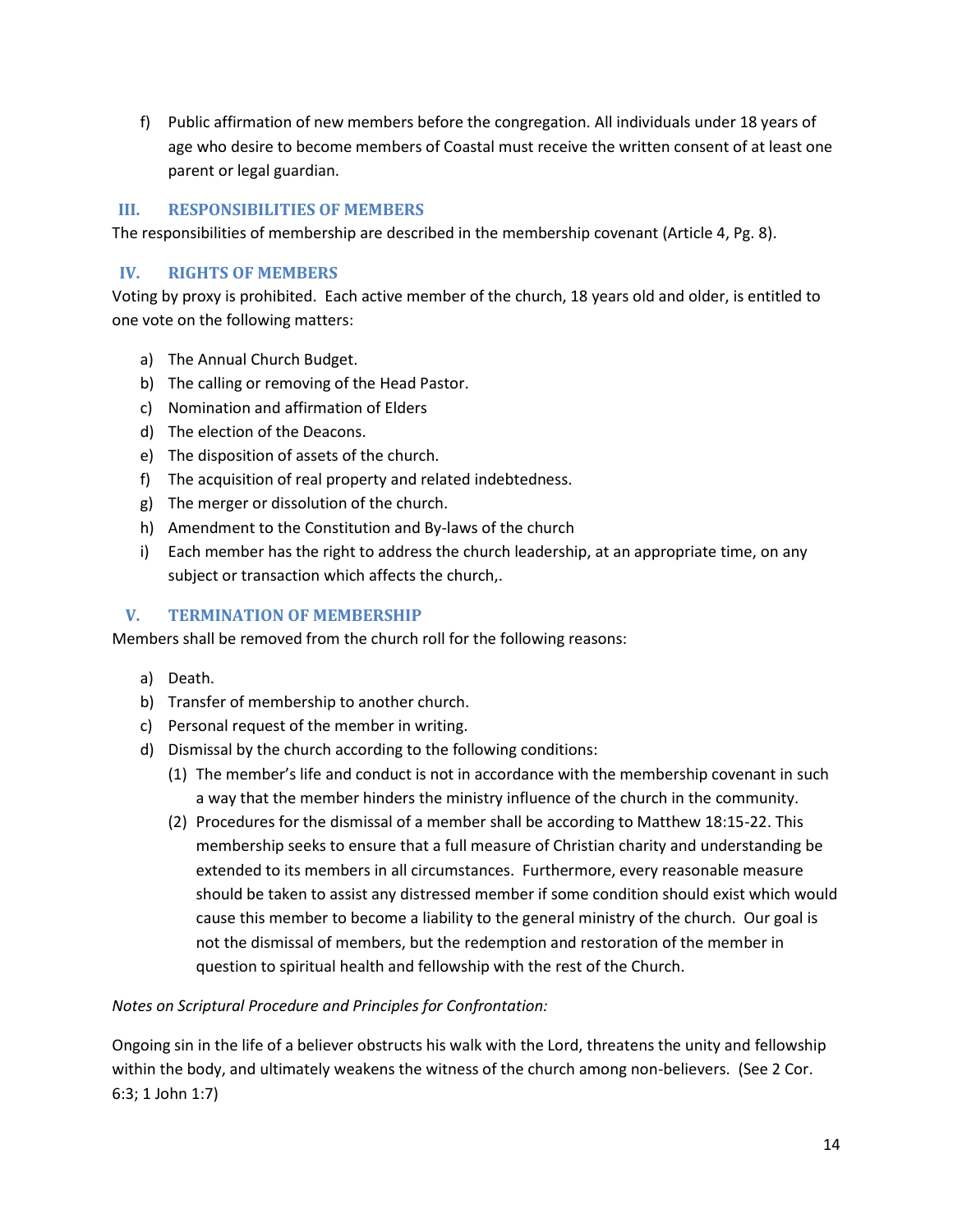Scripture therefore encourages believers to be concerned with each other's spiritual well-being, and teaches them to confront in love where there is evidence of sin. Coastal acknowledges the following Biblical procedure for such confrontation (See Luke 17:3; 2 Cor. 11:29; Gal. 6:1):

- a) If one has knowledge of ongoing sin in the life of a fellow believer, he or she should go promptly and confront the individual in private. (See Matt. 18:15)
- b) If there is no expression of repentance, he or she should reprove the individual in the presence of two or three witnesses. (See Matt. 18:16)
- c) If there is still no repentance, Scripture teaches that the matter should be brought before the church. In the Coastal structure, the matter should at this point be brought to the attention of the Head Pastor, Pastoral Staff, and Elders as representatives of the church. (See Matt. 18:17)
- d) If there is no evidence of genuine repentance after confrontation by the Head Pastor, Pastoral Staff, and Elders, they should bring the matter before the whole congregation. (Matt. 18:17)
- e) If there is still no evidence of repentance, Scripture teaches that the individual should be removed from the church body and believers should break fellowship with him or her, until such time as there is genuine repentance. This action is to be taken upon recommendation from a majority of the Elders, and by a three-fourths vote of the members who are present and voting at a meeting called for this purpose. All matters of a disciplinary nature, affecting the fellowship of the church, must be commenced and concluded at a regular membership meeting or a special meeting duly convened and called for that purpose. No member shall be examined at a church meeting unless he shall have at least ten (10) days prior notice in writing of the charge and have an opportunity to be present and be heard in his or her own defense. (See 1 Cor. 5:11-13; 2 Thes. 3:6, 14; Titus 3:10-11)

In addition to the above procedure, Scripture teaches that confrontation should be approached and carried out with an attitude of love, concern and humility, and should be motivated by the sincere desire to seek repentance and restoration of fellowship. Reflecting Christ's grace and forgiveness, believers are taught to be quick to forgive when there is the genuine expression of repentance on the part of a fellow believer. (See Matt. 6:14-15, 18:21-22; Luke 17:3; Gal. 6:1; Eph. 4:32)

*Note: The same Biblical principles and procedures for confrontation apply in attempting to resolve relational conflicts within the body. In such cases Scripture indicates that it is the responsibility of the believer to go promptly to one's brother/sister when one has been offended, or when one has reason to believe that he or she may have done the offending. (See Matt. 5:23-24; Eph. 4:26-27)*

#### <span id="page-15-0"></span>**VI. RESTORATION OF MEMBERS**

Members dismissed by the church shall be restored by the church according to the spirit of 2 Cor. 2:7-8 upon a recommendation of the Elders and a majority vote of the church, when their life-styles are determined to again be in accordance with the membership covenant.

### <span id="page-15-1"></span>**VII. INACTIVE MEMBERS**

Inactive members are defined as those not having attended Coastal worship services for a period greater than 90 days. Such members shall not be counted on the active church membership rolls and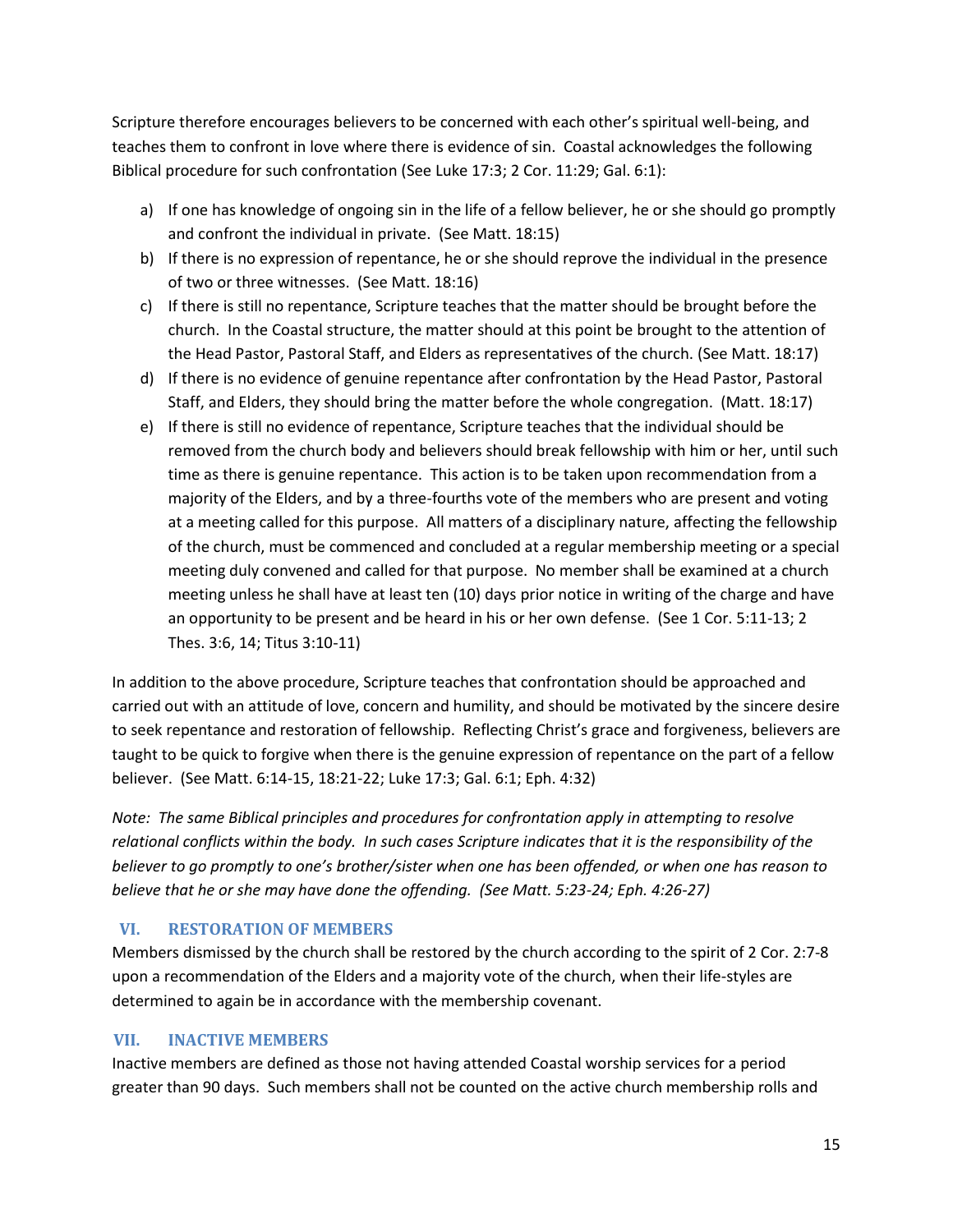shall not be permitted to vote in any matters of the church. They shall remain on the inactive membership roll until such time as they reaffirm the membership covenant or are removed for any of the reasons listed in Section V

Prior arrangements can be made, in writing, with the church office for temporary but long term absences caused by extenuating circumstances such family health or employment issues.

## <span id="page-16-0"></span>**Article 2 CHURCH LEADERS (MANAGERS OF THE CHURCH)**

## <span id="page-16-1"></span>**I. THE HEAD OF THE CHURCH**

Christ is the head of the church. He is the true source of all the church is and does, and His glory is to be the objective of every act, function and motive of the body, both individually and corporately. He is the Chief Executive Officer of this congregation. It is before Him that all other leadership must bow. (See Matt. 23:8-11; Eph. 1:22-23; Col. 1:18, 2:19; 1 Peter 5:4)

Christ has provided His thoughts and His direction for the body in His Word, the Bible. It is the revelation of His commands, His counsel, and His purpose for the church and for every believer. (See 2 Tim. 3:16-17)

The Holy Spirit is the source of the church's power. The Holy Spirit's role is to indwell and control believers in order to conform them to the character of Christ.

## <span id="page-16-2"></span>**II. HOW THE CHURCH IS LED**

Coastal Community Church is an elder-led church where the head pastor is the head elder. The Board of Elders is made up of the head pastor, the paid ministry staff and the appointed Elders (**illustration below displays relationships, not actual ministries**).

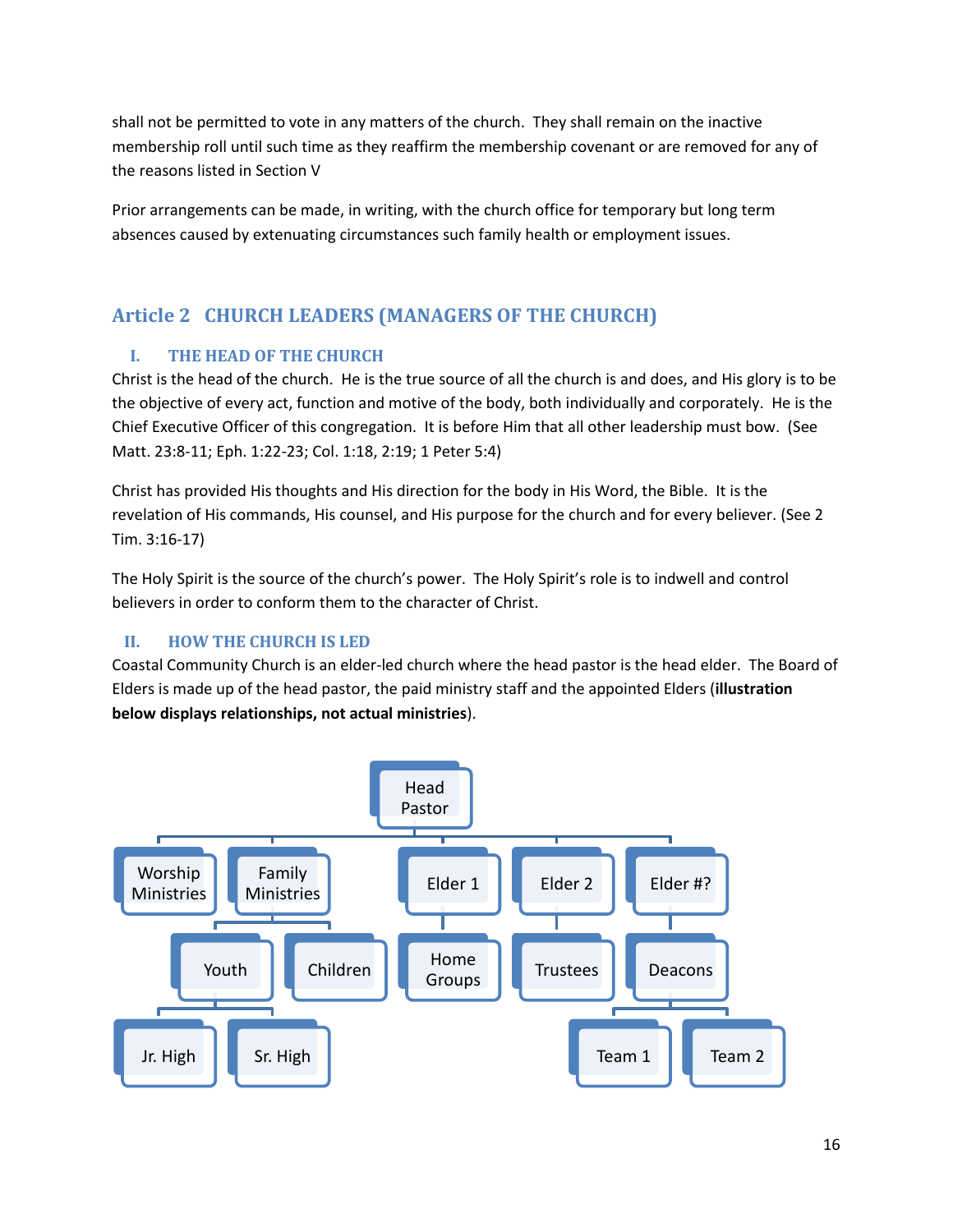"For we are God's fellow workers. You are God's field, God's building. According to the grace of God given to me, like a skilled master builder I laid a foundation, and someone else is building upon it. Let each one take care how he builds upon it." (1 Corinthians 3:9-10 ESV)

God's plan for leadership is revealed in Scripture. He launched the church by giving certain individuals specific gifts,

"And he gave the apostles, the prophets, the evangelists, the shepherds and teachers, to equip the saints for the work of ministry, for building up the body of Christ, until we all attain to the unity of the faith and of the knowledge of the Son of God, to mature manhood, to the measure of the stature of the fullness of Christ," (Ephesians 4:11-13 ESV)

These believers under the direction of the Holy Spirit initiated the Christian movement and brought local churches into existence through their teaching and preaching. (See Rom. 15:17-21)

"This is why I left you in Crete, so that you might put what remained into order, and appoint elders in every town as I directed you" (Titus 1:5 ESV)

"Pay careful attention to yourselves and to all the flock, in which the Holy Spirit has made you overseers, to care for the church of God, which he obtained with his own blood." (Acts 20:28 ESV)

As churches were established in the faith, and when more than one person became qualified, Head pastors and assistant pastors called "elders" were appointed to continue the pastor- teaching ministry in each local church. To the pastors (elders) was given the ultimate responsibility for the oversight, leadership, and protection of that particular church body, and the shepherding, feeding, and care of its members. (See Acts 14:23; Acts 20:28-32; 1 Tim. 3:1-7, 5:17; Titus 1:5-9; 1 Peter 5:1-4)

"Let the elders who rule well be considered worthy of double honor, especially those who labor in preaching and teaching." (1 Timothy 5:17 ESV)

Some pastors (elders) would give more time to the spiritual leadership than others and would be called to fill more demanding responsibilities. They therefore would be worthy of "double honor" (usually understood as monetary compensation).

"And the twelve summoned the full number of the disciples and said, "It is not right that we should give up preaching the word of God to serve tables. Therefore, brothers, pick out from among you seven men of good repute, full of the Spirit and of wisdom, whom we will appoint to this duty." (Acts 6:2-3 ESV)

As necessary, Deacons were also appointed to serve the church, particularly in undertaking those areas of need that would otherwise prohibit the elders and other leaders (Head Pastor and Pastoral staff) from performing their Biblical responsibilities. These leaders, along with all members of each local body form a unique organism - a visible and functioning expression of the universal church. Coastal recognizes this Biblical pattern for the plurality of godly leadership, under the over-sight and leadership of pastors.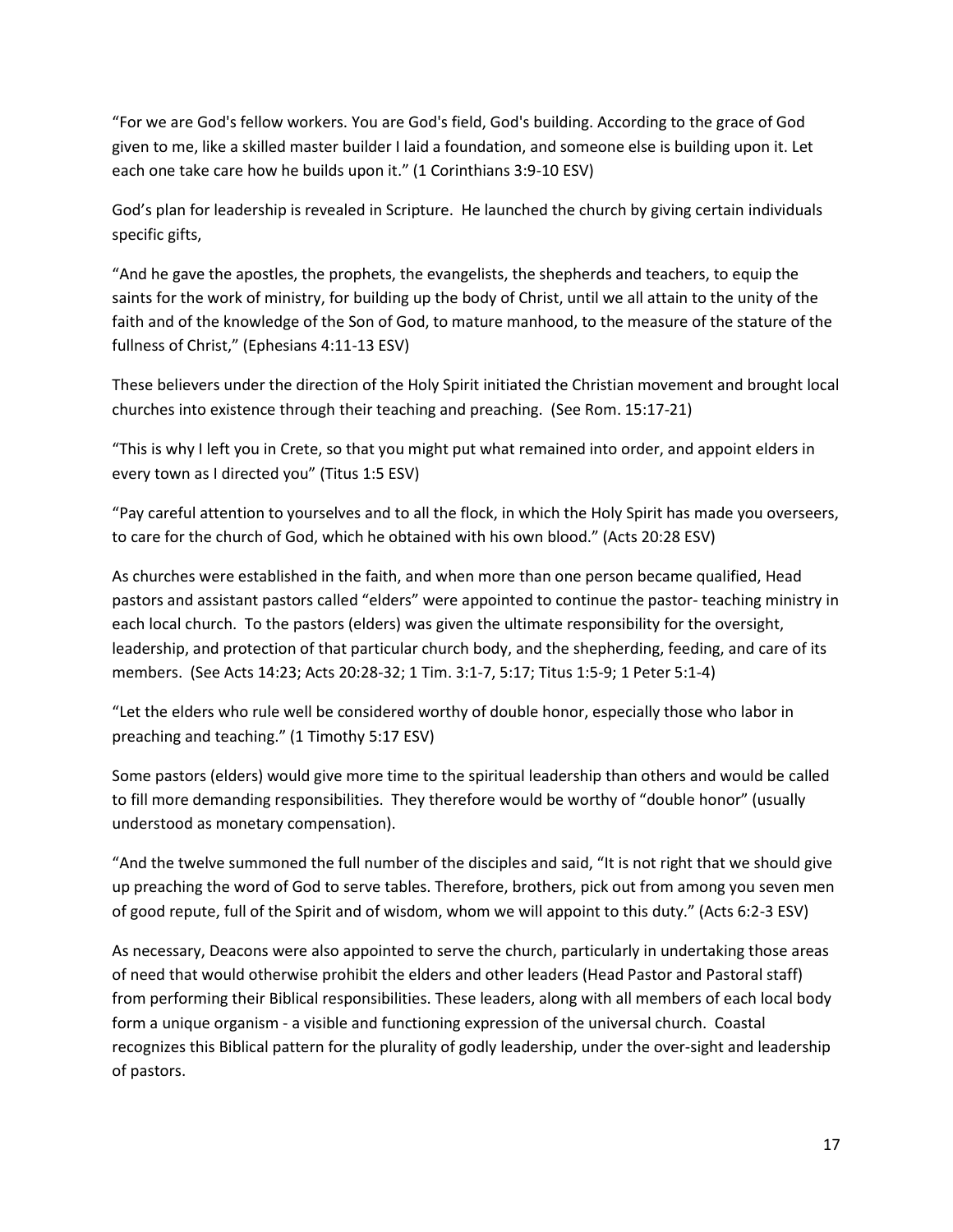"Obey your leaders and submit to them, for they are keeping watch over your souls, as those who will have to give an account. Let them do this with joy and not with groaning, for that would be of no advantage to you." (Hebrews 13:17 ESV)

In response to the Biblical pattern of leadership, members of the body are taught in Scripture to lovingly support their leaders and to choose to give them the gift of leadership…allowing them to lead as well as helping them to lead the church.

Coastal leadership are servants of the church and are not to lord over the people and rule them as the world does, but to serve as Christ did. (See Matt 23:11, Luke 9:48(b); Luke 22:24-27)

All leaders of the body are to be in small groups and must be church members, abiding by the Membership Covenant stated in Article I of the Coastal Constitution. At a minimum, leaders of the body are defined as the Head Pastor, Ministerial Staff, Elders, Deacons, Trustees, Ministry Leaders, and Small Group Leaders.

#### <span id="page-18-1"></span><span id="page-18-0"></span>**III. HEAD PASTOR**

#### *A. BIBLICAL QUALIFICATIONS OF THE HEAD PASTOR*

"Therefore an overseer must be above reproach, the husband of one wife, sober-minded, selfcontrolled, respectable, hospitable, able to teach, not a drunkard, not violent but gentle, not quarrelsome, not a lover of money. He must manage his own household well, with all dignity keeping his children submissive, for if someone does not know how to manage his own household, how will he care for God's church? He must not be a recent convert, or he may become puffed up with conceit and fall into the condemnation of the devil." (1 Timothy 3:2-6 ESV)

"if anyone is above reproach, the husband of one wife, and his children are believers and not open to the charge of debauchery or insubordination. For an overseer, as God's steward, must be above reproach. He must not be arrogant or quick-tempered or a drunkard or violent or greedy for gain, but hospitable, a lover of good, self-controlled, upright, holy, and disciplined. He must hold firm to the trustworthy word as taught, so that he may be able to give instruction in sound doctrine and also to rebuke those who contradict it." (Titus 1:6-9 ESV)

- (1) Above Reproach: Pastors (elders) must be blameless, presenting no patterns of Scriptural disobedience or grounds for accusation.
- (2) Husband of one wife
- (3) Temperate: Pastors (elders) must be marked by moderation, enslaved to nothing, free from excesses.
- (4) Self-Controlled: Pastors (elders) must be sober, sensible, wise, balanced in judgment, not given to quick, superficial decisions based on immature thinking.
- (5) Respectable: Pastors (elders) must demonstrate a well-ordered life and good behavior.
- (6) Hospitable: Pastors (elders) must be unselfish with their personal resources. They must be willing to share blessings with others. Friendly to strangers.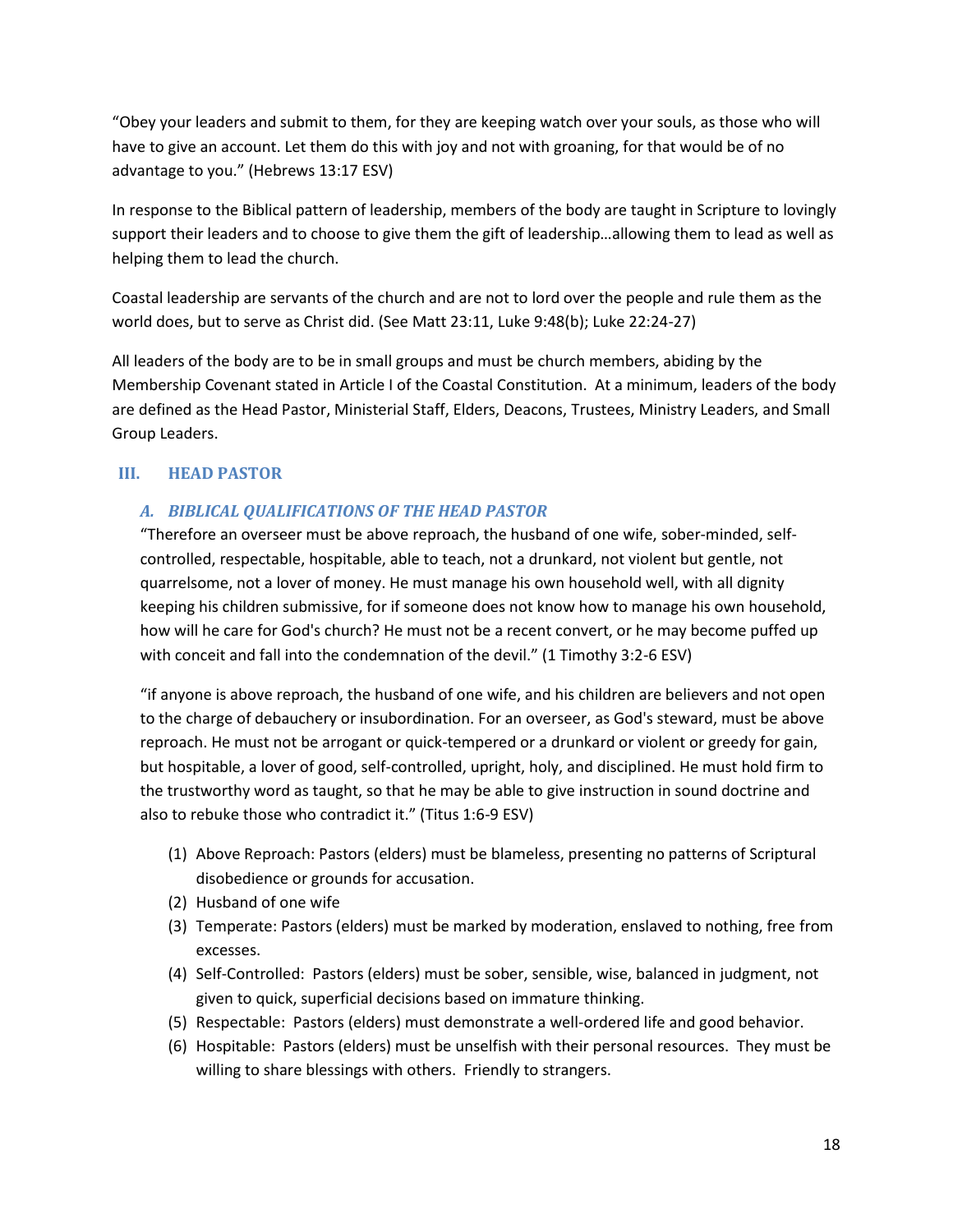- (7) Able to Teach: Pastors (elders) must be able to communicate the truth of God and exhort sound doctrine in a non-argumentative way. (See 2 Tim. 2:24; 2 Tim. 4:2)
- (8) Not Given to Drunkenness: Pastors (elders) must be free from addictions and must not use recreational drugs. These persons must be willing to limit their freedom in Christ for the sake of their testimony to and influence on others. At Coastal, all pastors and staff ministers are asked to abstain totally from the use of alcoholic beverages.
- (9) Not Violent but Gentle: Pastors (elders) must be gentle and characterized by forbearance and tenderness - not being violent or having a quick temper.
- (10) Not Quarrelsome: Pastors (elders) must not be given to quarreling or selfish argumentation.
- (11) Not a Lover of Money: Pastors (elders) must not be stingy, greedy or out for sordid gain. They should not be preoccupied with amassing material things, but rather should be a model of giving, and at least, one who tithes.
- (12) Manage Own Family Well: Pastors (elders) must have a well-ordered household, a healthy family life, and well-behaved children (Pertains to those children still under the authority of the parents).
- (13) Not a Recent Convert: Pastors (elders) must not be new believers. They must have been Christians for long enough to demonstrate the reality of their conversion and the depth of their spirituality.
- (14) Good Reputation with Outsiders: Pastors (elders) must be well respected by the community, and must be free from hypocrisy.
- (15) Not Overbearing: Pastors (elders) must not be stubborn, insensitive or prone to force opinions on others. They must be more interested in service than self-pleasure.
- (16) Not Quick Tempered: Pastors (elders) must be able to exercise self-control and patience in difficult situations.
- (17) Loves what is good: Pastors (elders) must desire the will of God in every decision.
- (18) Just: Pastors (elders) must be fair and impartial. Their judgments must be based on Scriptural principle.
- (19) Devout: Pastors (elders) must be reverent, continually desiring to be separated from sin. They must be devoted to prayer, the study of Scripture and the guarding of their own spiritual walk. (See Acts 20:28)
- (20) Must have control of his tongue. (See James 3: 1-12)

#### *B. BIBLICAL ROLE OF THE HEAD PASTOR*

- (1) Shepherd the Flock: Serving in all humility, pastors are to guide, direct, guard and protect the members of the body, seeking to meet their needs and assist in any way possible, warning against harmful influences and guarding against false teachers. (See Acts 20:28, 1 Peter 5:1-3)
- (2) Lead through Example: Pastors are to provide a Scriptural role model and are to set a pattern before the flock of a rightly ordered life - with a single purpose, to glorify God. (See 1 Peter 5:3)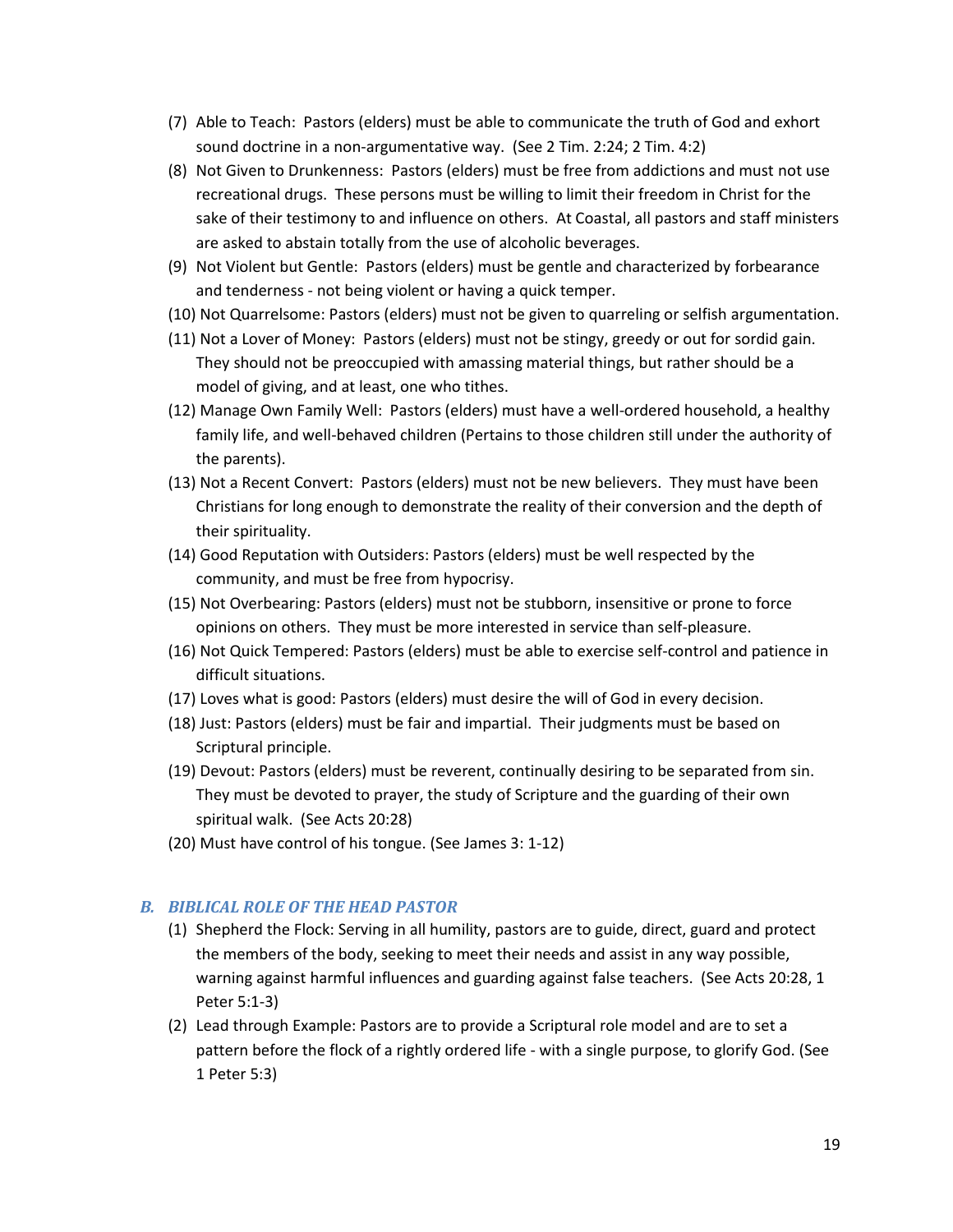- (3) Teach and Exhort: Pastors are to see that the flock is fed through insightful and accurate Biblical instruction and admonition. (See 1 Tim. 3:2; Titus 1:9)
- (4) Defender of Biblical Truths: Pastors are to confront those who are teaching what they should not teach or who are continuing in a pattern of behavior contradictory to Biblical truth. Thus, pastors are to keep closing potential entrances for Satan, so that the truth of Christ will remain credible to both the congregation and the community. (See Acts 20:29- 31; Titus 1:9)
- (5) Manage the Church of God: Pastors are to oversee the life of the church, with the assistance of other godly leaders. They must be people who can "rule well". (See 1 Tim. 3:5; 1 Tim. 5:7)
- (6) Visit and pray for the Sick: Pastors are to pray for the spiritual and physical well-being of members of the congregation. (See James 5:14-15

#### *C. JOB DESCRIPTION OF THE HEAD PASTOR*

#### **Principal Function:**

The Head Pastor is responsible to the Lord Jesus Christ and to the church body for leading the church, feeding the church, and praying for the church so that it accomplishes its Biblical purposes of exalting Christ in worship, encouraging people with the love of God, evangelizing the world, edifying believers toward spiritual maturity, and equipping believers for service in ministry.

#### **Responsibilities:**

To lead the church by casting vision and strategic planning. Lead and equip the "Governance" ministry of the church; program staff, Elders, Deacons and ministry volunteers. Supervise all paid staff. Recommend and advise on the addition and selection of all paid staff members and in determining their duties.

- (1) To lead and plan worship services and see that they are planned and conducted.
- (2) To care for people and see that they are cared for. Conduct weddings, funerals, and perform Biblically based counseling.
- (3) To teach and practice evangelism.
- (4) To prepare, study for and preach sermons and see that sermons are preached.
- (5) To spend time equipping and encouraging leaders.
- (6) To pray for members, participants, and unbelievers.
- (7) To act as moderator of church family business meetings if necessary.
- (8) To represent the church in denominational and civic matters.

#### *D. ROLE CLARIFICATIONS OF THE HEAD PASTOR*

By virtue of his calling and office, the head pastor is God's spiritual leader of the church. He shall be responsible to the Lord Jesus Christ and to the congregation for the general and active management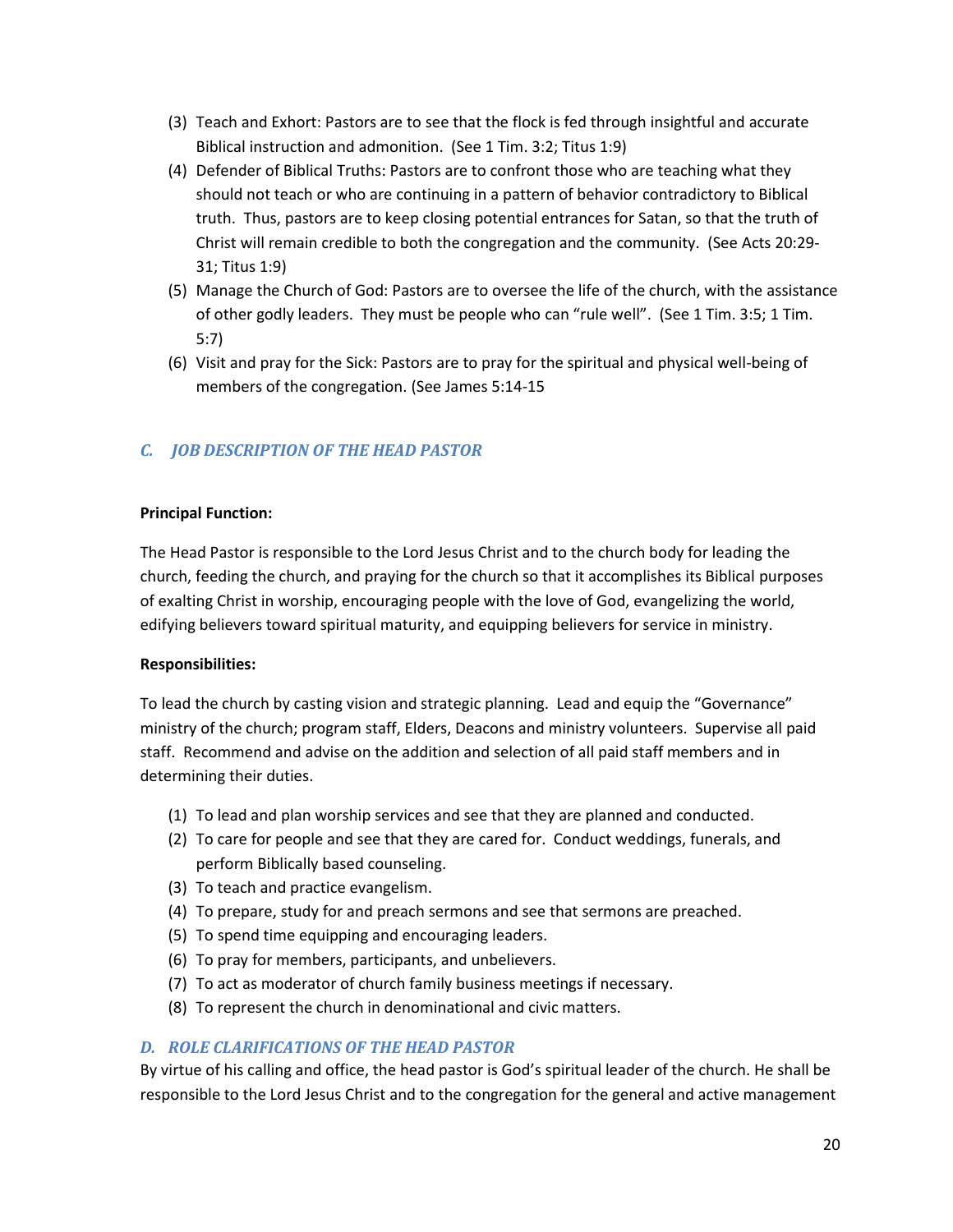of the operation of the corporation. The head pastor shall have general oversight of the total ministry of the church.

In addition to his overseeing and pastoring role as an elder, the head Pastor is primarily to be a teacher of the Word of God - the Bible. He is to teach and exhort by precept and example. His goal it to help make fully devoted followers of Christ out of irreligious people through insightful and accurate presentation and proclamation of the Word, equipping them to be the true "ministers" in the body. As a teacher his life must exemplify 1 Thes. 2:4, 2:10-12; Titus 1:7; and James 2:22.

Thus, the Head Pastor should not be responsible to minister in areas unrelated to his primary function as a teaching and leading elder. To burden the Head Pastor with other functions is to rob him of study time and devotion to the Word, and forces him to function in gift areas other than his own. (See 2 Tim. 1:13, 2:15)

As leaders of the church, the Head Pastor and Elders should appoint other leaders with complementary gifts to undertake areas and aspects of the ministry that cannot be filled by the Head Pastor as the need arises and as God provides. (See Acts 20:28)

### *E. SELECTION OF THE HEAD PASTOR*

In the event of a vacancy in the office of Head Pastor, the Elders shall appoint a Pastor Search Team who shall be responsible to conduct a search for candidates to fill the position.

This Pastor Search Team shall seek out a suitable candidate as described in [Article 2, Section III](#page-18-1)  (A)["Biblical Qualification](#page-18-1)s of the Head Pastor".

The calling of a Head Pastor shall take place at a meeting called for that purpose. Not less than three weeks written and/or verbal notice of this meeting shall be given to the Church. The vote shall be taken by signed paper ballots. At least one-third of active members must be present at this meeting and an affirmative vote of at least three-fourths of those present shall be required for approval of the nomination.

### *F. TERMINATION OF THE HEAD PASTOR*

Any consideration for the termination of the Head Pastor shall be directed to the Elders. The Elders shall consider the matter and if further action deemed necessary, shall consult with the Head Pastor. If further action is deemed necessary, the matter shall be presented to the Ministerial Staff for discussion. The Head Pastor will be invited to attend this meeting.

A vote will then be taken by the Board of Elders and if there is an affirmative vote by the Board of Elders, the matter shall be presented to the active membership for discussion and vote. This membership meeting will be called for this purpose and announced to the membership at least two weeks prior by written and verbal notice.

The vote shall be by written ballot with at least one-third of the active membership present. Termination of the Head Pastor shall occur upon a three-fourths majority vote of the active church members present at this meeting.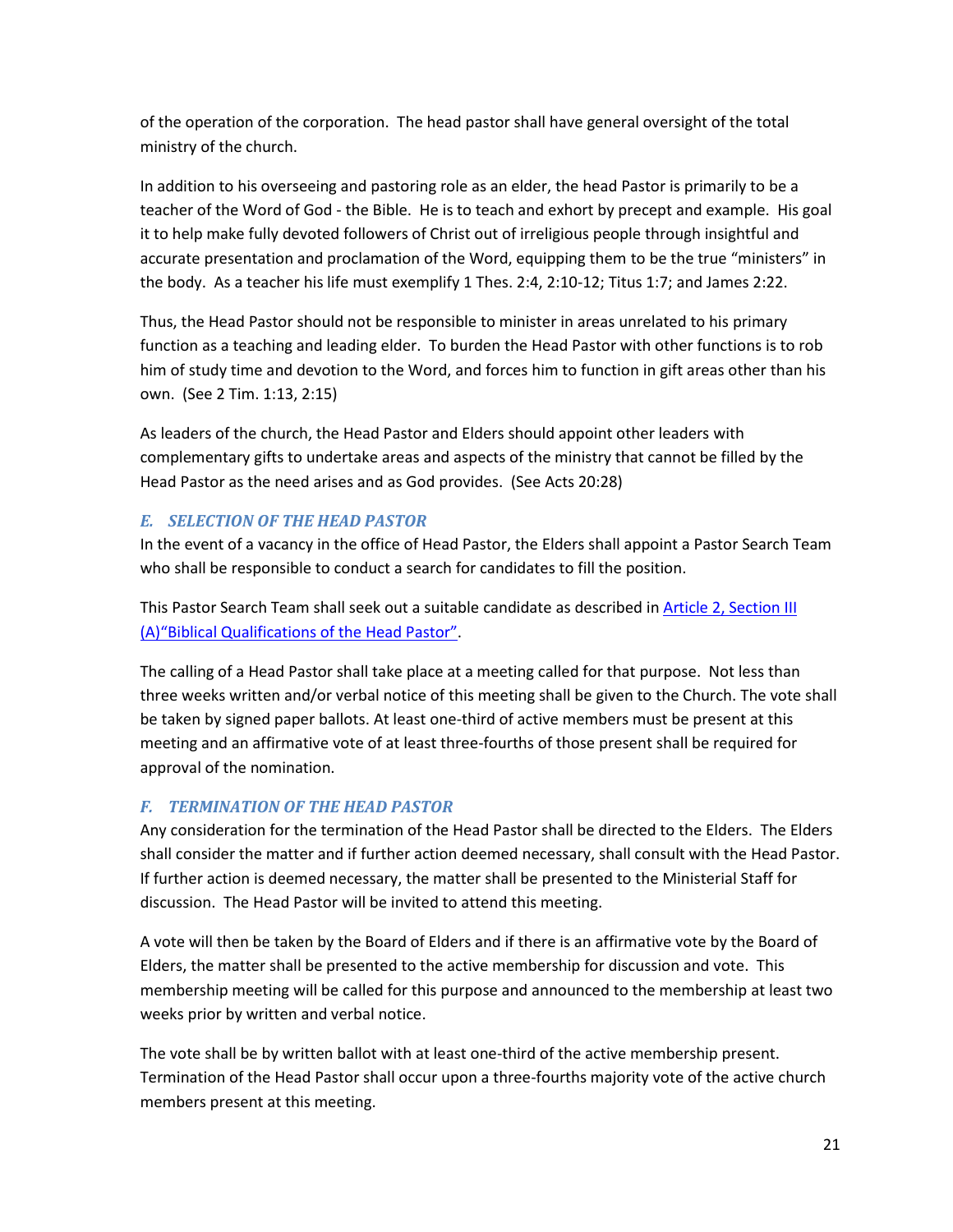Except in instances of gross misconduct by the Head Pastor so excluded from office, the church will compensate the pastor with not less than one-twelfth of his total annual compensation. The termination shall be immediate and the compensation shall be rendered in not more than 30 days.

#### *G. Pastor Accountability Team*

The pastor accountability team is a group of men to whom the senior pastor is accountable regarding issues relating to his qualifications to serve. The members of this group will be selected by the senior pastor and approved by the Board of Elders. They may be church members, or nonchurch members, preferably, they will be pastors of area churches. The members of the pastor accountability team do not serve a pre-determined term. However, each member must be reaffirmed by the Board of Elders each year, and report no less than annually to the Board of Elders.

#### <span id="page-22-0"></span>**IV. MINISTERIAL STAFF**

#### *A. BIBLICAL QUALIFICATIONS*

All ministerial staff members shall meet the following qualifications. They fulfill a position of leadership and will serve as role models for other believers. Therefore, spiritual qualifications and walk are of the utmost importance. Because of their important role in the church, the following qualities should be evident in their lives: Spirit-led wisdom, tithing to the church, cooperative spirit in working with others, love for all people, and integrity in all matters.

"Therefore an overseer must be above reproach, the husband of one wife, sober-minded, selfcontrolled, respectable, hospitable, able to teach, not a drunkard, not violent but gentle, not quarrelsome, not a lover of money. He must manage his own household well, with all dignity keeping his children submissive, for if someone does not know how to manage his own household, how will he care for God's church? He must not be a recent convert, or he may become puffed up with conceit and fall into the condemnation of the devil. Moreover, he must be well thought of by outsiders, so that he may not fall into disgrace, into a snare of the devil." (1 Timothy 3:2-7 ESV)

- (1) Honest and Good Reputation: Must be of honest and good reputation within and outside the church.
- (2) Controlled by the Holy Spirit: Must be a Spirit-controlled person, understanding how to walk in the Spirit and continually do so.
- (3) Wise: Must be full of wisdom.
- (4) Leadership Ability: Must have leadership ability. They must be able to be put in charge of a task. They need to have the ability to "get things done."
- (5) Full of Faith: Must be faith-filled people; having the ability to trust God to make the yet unseen a reality.
- (6) Individual of Dignity: Must be worthy of respect, possessing Christian purpose and having great reverence for spiritual matters. One whose word carries weight; to be spiritually mature, of sound mind and character.
- (7) Not Addicted to Wine: Must be free from all addictions and must not use recreational drugs. They must be willing to limit their freedom in Christ for the sake of their testimony to others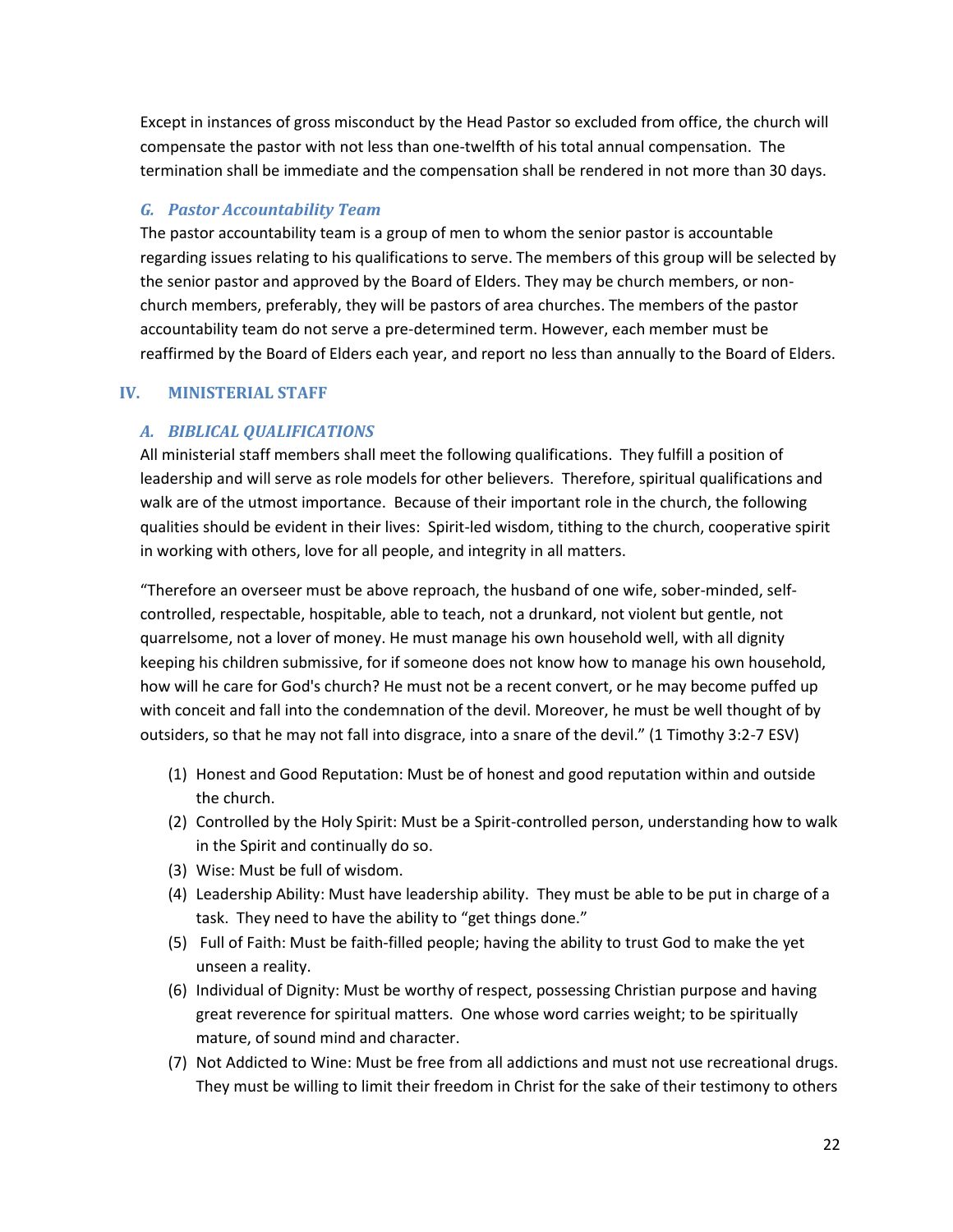and their influence on others. At Coastal, all pastors and staff ministers are asked to abstain totally from the use of alcoholic beverages.

- (8) Not Pursuing Dishonest Gain: Must be free from the love of money as their highest priority in life, rather seeking the Kingdom of God and His righteousness as their top priority.
- (9) Holding to the Deep Truths of the Faith with a Clear Conscience: Must have a sound knowledge of Christian truths and a lifestyle in accord with them. They must not be easily swayed from the truth.
- (10) First Tested: Must be mature Christians, not new and immature converts. They must have proven over time that they are faithful and that their walk is credible.
- (11) Their Spouses (if married) must be dignified, not gossips, temperate, and faithful.
- (12) The Husband of One Wife (or the Wife of One Husband): If married, must be faithful, devoted spouses. This does not necessarily mean that they have never been divorced except for the Head Pastor, which Coastal holds to a higher standard. It means they are faithful to their spouse, not an adulterer, and have demonstrated a God-ordained marriage. Divorce does not in itself disqualify one from ministry other than as Head Pastor. If there has been the necessary repentance, a demonstrated faithfulness to God and the stability of the present marriage. Given the fact that all other biblical qualification are intact, then by all means, the person is eligible to serve in ministry.
- (13) Manage Household Well: Should manage their household well, resulting in love and respect from their spouse and children if they are married. A healthy family life, and wellbehaved children (pertains to those children still under the authority of the parents).

#### *B. THE ROLE OF THE MINISTERIAL STAFF*

The Ministerial Staff shall be called and employed as the church determines the need for such offices. They will give leadership to certain ministries of the church where the church sees that paid leadership is necessary to insure the health and effectiveness of a ministry of the church.

Ministerial Staff may be known as "Ministers", "Pastors", or "Directors", i.e., Minister of Worship and Arts, Pastor of Student Ministries, Children's Director, etc.

#### *C. THE SELECTION OF THE MINISTERIAL STAFF*

The establishment of additional Ministerial Staff shall be determined by the Head Pastor and Elders. Specific procedures for calling and terminating ministerial staff, individual job descriptions, and a list of general employee benefits shall be found in the Personnel Policy Manual.

#### <span id="page-23-0"></span>**V. SUPPORT STAFF**

The establishment of additional support staff positions, such as Administrative Assistants, Custodians, etc. shall be determined by the recommendation of the Head Pastor to the Elders. Job descriptions and procedures for hiring and terminating are found in the Personnel Policy Manual.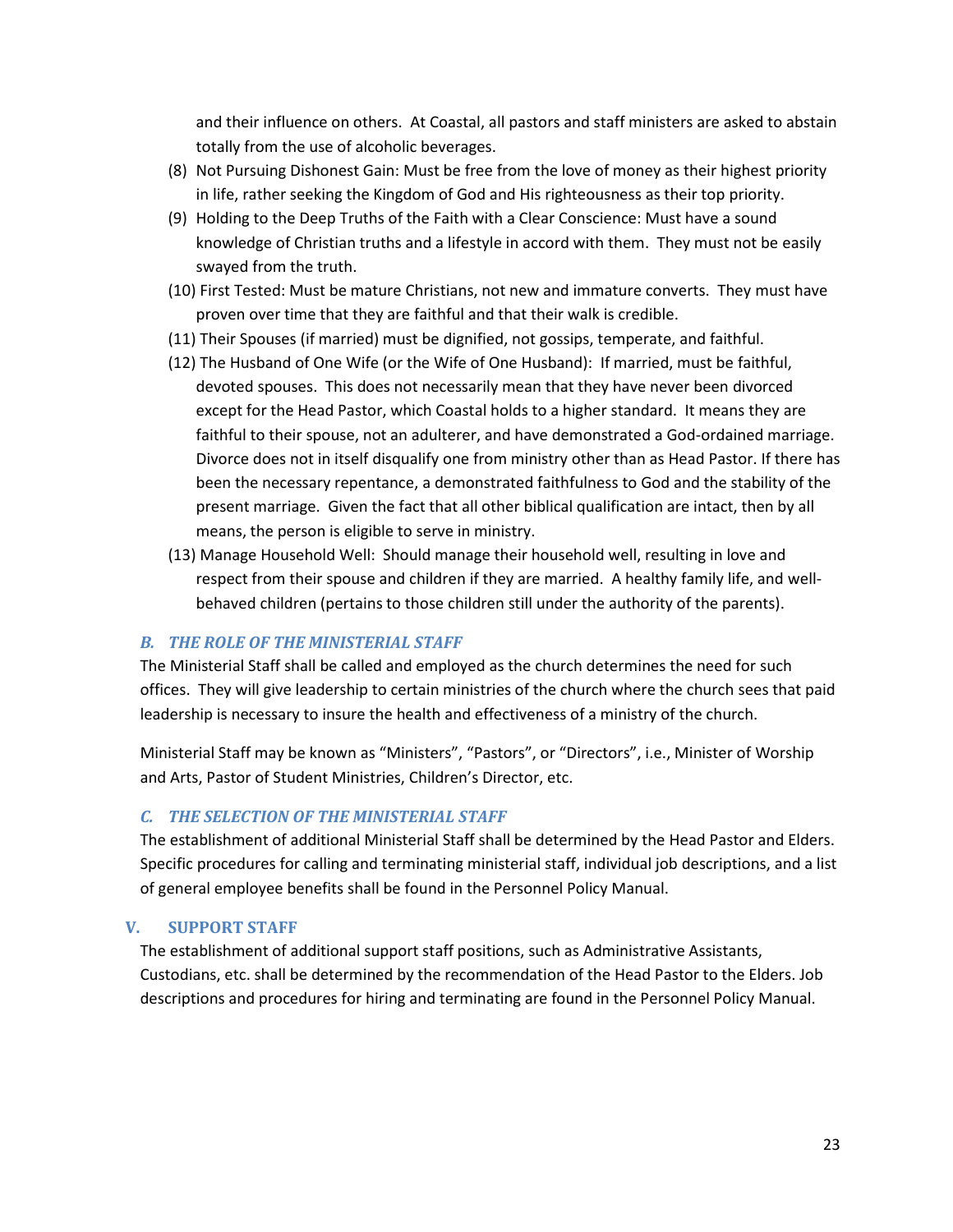#### <span id="page-24-0"></span>**VI. BOARD of ELDERS**

#### *A. BIBLICAL QUALIFICATIONS*

The Biblical qualifications for Elders are the same as specified for Ministerial Staff [Section IV](#page-22-0) (A). Pg.22.

To be eligible for consideration as an Elder, one must be a member of Coastal for one at least one year, active in a small group ministry, and be a tither.

#### <span id="page-24-1"></span>*B. THE ROLE OF ELDERS*

Elders serve in areas of ministry necessary for the church's functioning that would otherwise hinder the Head Pastor and other area of ministries from performing their Biblical responsibilities. While no specific ongoing roles are mentioned in the Bible, the service needs of the church change, and so the role of the Elders must also change with the needs of the church. The job description of the Elder will therefore remain open-ended; doing what needs to be done, following through to completion.

Elders at Coastal serve in spiritual as well as administrative areas. They help the Head Pastor oversee the spiritual and administrative functions of the church. This includes helping to shape the ministry strategy and the administrative policy.

Major decisions requiring church action will first be discussed and a consensus reached by the Head Pastor, Ministerial Staff, Elders, Deacons, Trustees and Ministry Team Leaders as appropriate for each ministry involved in the issue. The issue will then be brought to the church membership meeting for action when appropriate as determined by these by-laws.

Some of specific responsibilities of an Elder:

- (1) Care for the Unity and Fellowship of the Church Elders have the responsibility to follow Biblical procedure and principle for confrontation. Ongoing sin in the life of a believer obstructs his/her walk with the Lord, threatens the unity and fellowship within the body, and ultimately weakens the witness of the church among non-believers. Elders are to confront in love where there is evidence of ongoing sin. Elders must also take the initiative in resolving conflicts in the body of Christ to include: Taking the aggressive role of a peacemaker, protecting the health of the church and guarding against harmful influences and false teachers.
- (2) Care for the Pastor and Staff of the Church Elders serve as a sounding board. They encourage, counsel, and pray with and for the pastor and other staff members. They shall operate as a spiritual accountability group for the pastor and the other staff members. Elders shall function as advisors to the pastoral, staff, and leaders of the trustees and deacons on strategy and administrative matters. The Elders will have a representation on the Finance and Personnel teams.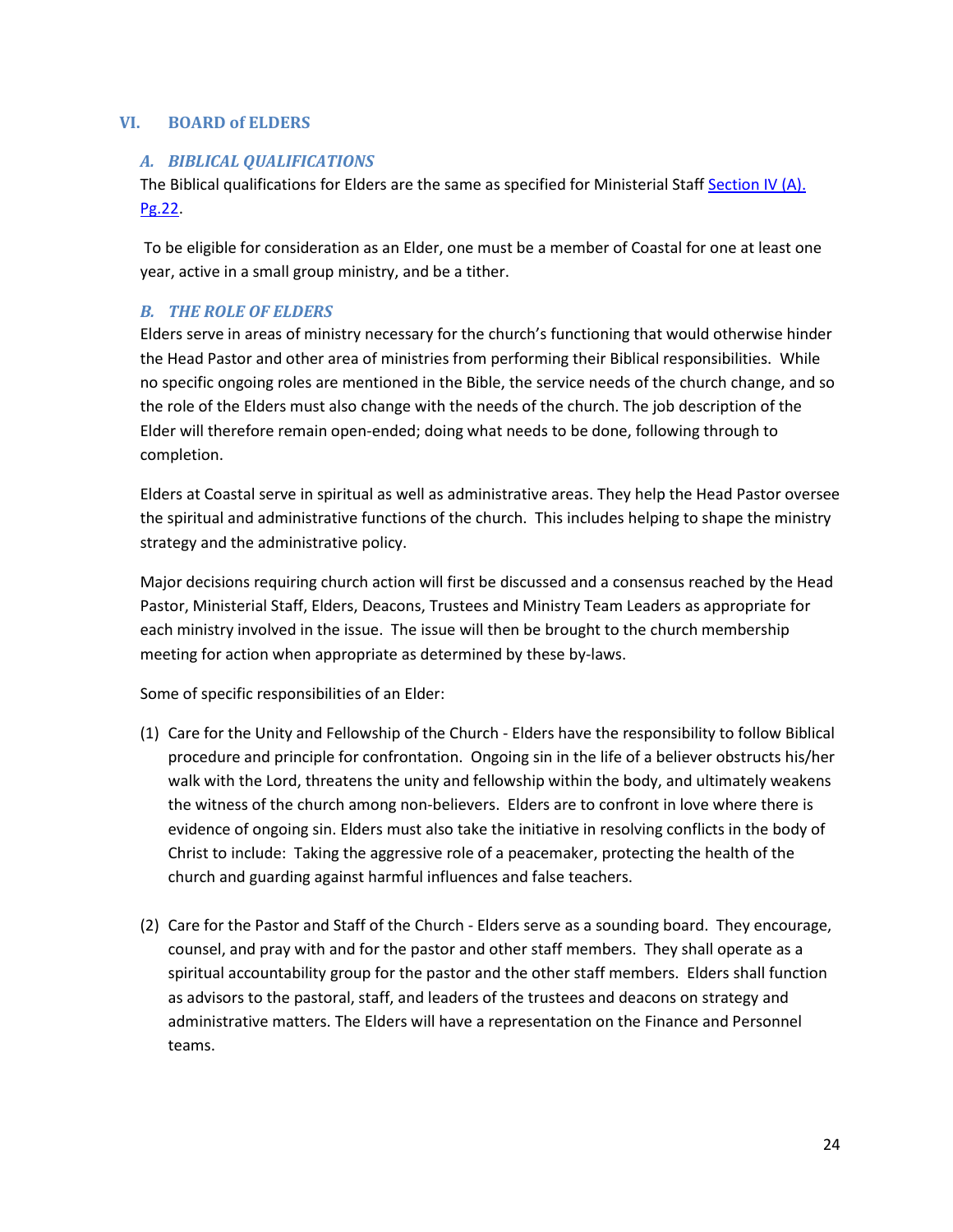- (3) The Elders will maintain a Facility Use Policy governing the usage of any church property, buildings, or equipment for events, meetings or activities other than regularly or specially scheduled church events, meetings, activities or services. The Elders will maintain said Facility Use Policy consistent with Coastal's beliefs and Statement of Faith in Article 3 of this Constitution
- (4) The Elders will lead the church ministries providing member care such as Home Groups, Small Groups, Bible Studies, nursing home visitation, hospital visitation, outreach visitation, benevolence, and crisis mitigation ministries, etc.
- (5) The non-paid Elders will perform the annual performance review of the Head Pastor

#### <span id="page-25-0"></span>*C. THE SELECTION OF ELDERS*

During the fourth quarter of each year, the Board of Elders shall determine the number and positions to be filled the following year by new Elders to support the various or additional ministries. Following that determination, the following process for the Elder selection will ensue:

- (1) The Board of Elders will request recommendations for nominations from the Pastors and Teachers and ministry team leaders for those believed to have the needed and necessary spiritual gifts and qualifications.
- (2) Names submitted will be prayerfully considered and the appropriate candidates placed into nomination
- (3) Each nominee shall be requested to engage in a prayerful self-examination and self-appraisal in light of the Scriptural qualifications delineated in "essential Christian Beliefs" and "Essential Christian Practices" sections of this Constitution
- (4) Each nominee shall be informed of the roles of the Elder position as listed in these By-laws and further defined by the Board of Elders for the position in nomination. Any person may withdraw their name at any point, if one does not aspire to the position of Elder, or if one does not believe one adequately meets the qualifications.
- (5) The names of the prospective Elders shall be brought before the active members of the church, who will be given 14 days to show cause why any one of the prospective Elders would not be qualified to serve. Consistent with Matt. 18:15 and Matt.5:24, any member with such "cause" must first express his concern to the prospective Elder and then must also express his concern to any member of the Board of Elders.
- (6) Nominees not selected at this point will be given reasons by the Board of Elders as to why they were not selected.
- (7) At the end of the 14 day period, the prospective Elders will be presented to the active members of the church for affirmation by majority vote.
- (8) In the event of a vacancy or special need, the Elders may re-initiate the selection process at any time during the year as they deem necessary.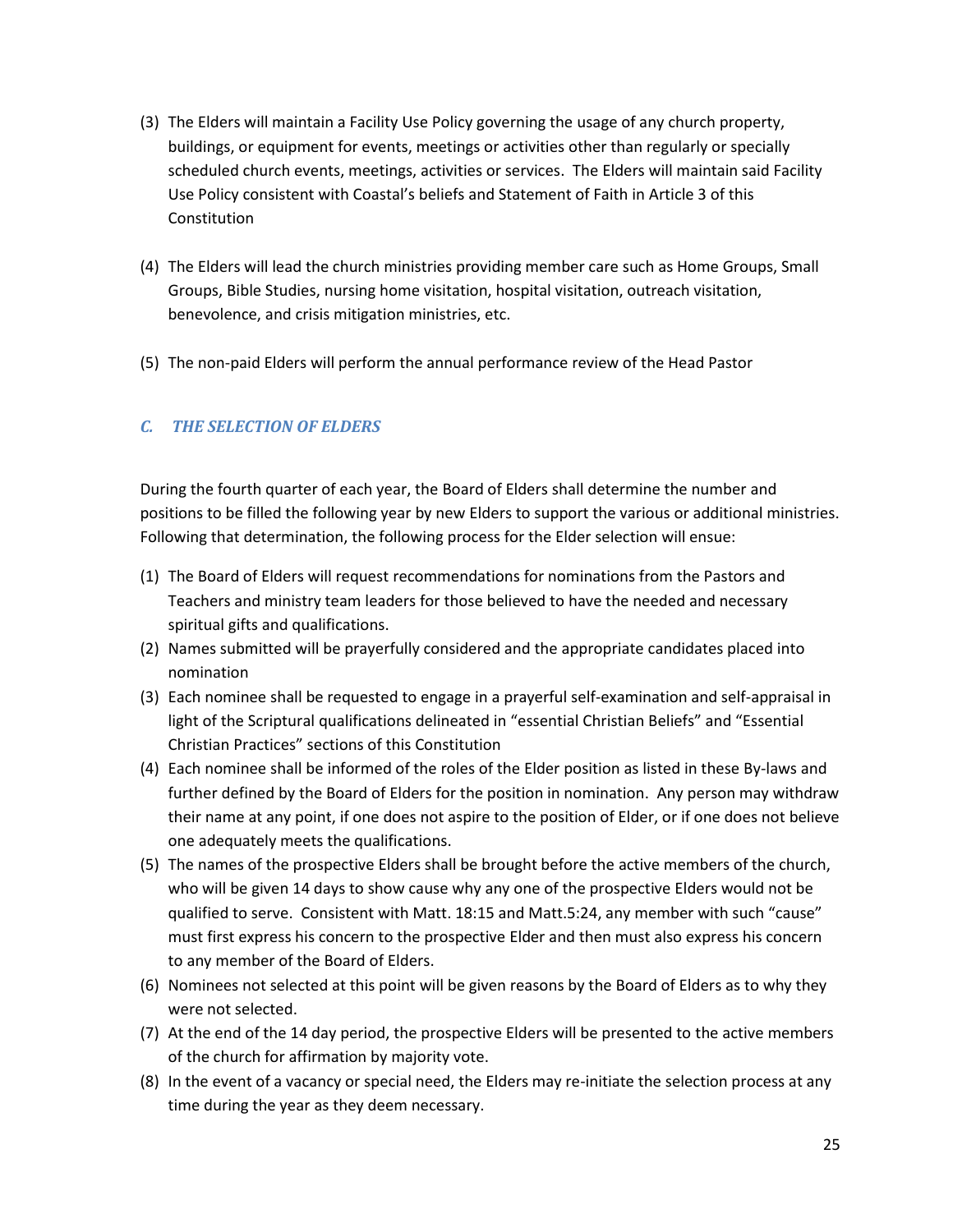#### *D. THE NUMBER AND TERM OF ELDERS*

The number of active Elders shall be no less than five. Elders shall be asked for a commitment of three consecutive years of service. All existing Elders are subject to review and re-affirmation by the Head Pastor and Pastoral Ministry Staff each subsequent year.

The intent of multi-year commitments is to provide continuity and smooth transitions from year to year. During the period of annual review, both the individual and the other Elders shall evaluate one's continued service as an Elder, again considering the Biblical qualifications as well as any personal factors that might affect one's service. An individual's service as an Elder may be discontinued by one's own decision or by the majority decision of the other Elders.

After completion of a three year term, one must not participate as an Elder for a one-year period. Following this break in service, this person is eligible for future nomination as an Elder through the standard process, as described above i[n Section IV \(C\), The Selection of Elders.](#page-25-0) An Elder may serve up to two years prior to becoming a Trustee for a total of five year maximum consecutive service time.

#### <span id="page-26-0"></span>**VII. TRUSTEES (Overseers)**

#### *A. BIBLICAL QUALIFICATIONS*

The Biblical qualifications of Trustee are the same as for the Ministerial Staff [Section IV](#page-22-0) (A). Pg.22., except they are expected to serve the role of overseer of the churches corporate administrative affairs. These leaders must have a strong demonstrated Christian commitment to God and His church. Nominees for Trustees must have served as an Elder or Deacon for at least one year.

#### *B. ROLE OF BOARD of TRUSTEES*

The Trustees shall:

- (1) Serve as President, Vice President, Secretary and Treasurer of Corporation
- (2) Assist the Head Pastor and the Board of Elders to shape the ministry strategy and administrative policy of the church
- (3) Ensure that the provisions of the organizational charter are being followed
- (4) Engage in long range planning and establish the general course for the future
- (5) Establish fiscal policy with budgets and financial controls
- (6) Appoint a Minister of Operations as the primary signatory authority on all depository accounts with financial institutions.
- (7) Oversee financial matters of the church
- (8) With the Head Pastor, develop a communication link to the community

#### The Trustees shall not:

- (1) Engage in the day-today operation of the organization
- (2) Hire staff
- (3) Make detailed programmatic decisions without consulting the Board of Elders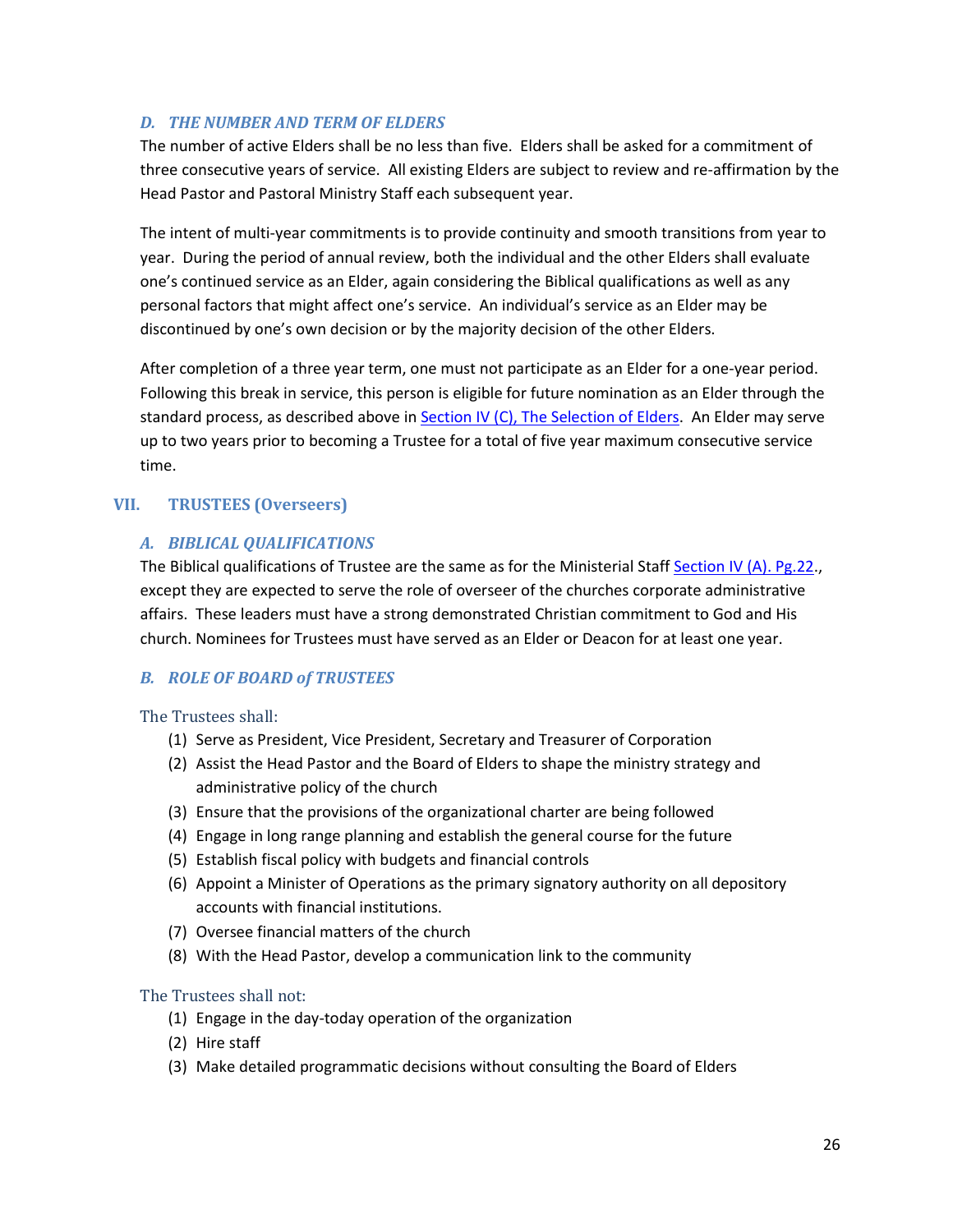#### Some of the specific responsibilities of the Trustees include:

- (1) Oversee the Corporate Administrative Tasks of the Church. The Board of Trustees bear the ultimate responsibility for the legal, financial, and personnel matters. They are to oversee and care for the construction, purchase, and maintenance of all properties owned by Coastal. They ensure that all ministry groups are operating in compliance with the church Constitution, By-Laws and written policies.
- (2) The Trustees shall have power to negotiate the sale, purchase, mortgage, lease, or transfer property with the specific vote and authorization of the membership. The Trustees shall approve each negotiated transaction prior to the matter being taken to the church for final approval. Final approval of the sale, purchase, lease, mortgage or transfer of church property shall be with specific vote and authorization by the church membership.
- (3) It shall be the function of the Trustees to affix their signatures on behalf of the church to legal documents involving the sale, mortgage, purchase, or rental of property or on other legal documents where the signatures of directors are required. In addition, the directors shall have supervision over all deeds, bonds, insurance policies, and important papers of the church.
- (4) The Trustees are authorized to receive and disburse monies in accordance with the terms of wills, bequests, and special instruments in which the church is named beneficiary.
- (5) If the church is named beneficiary through any of these documents and there is no designation as to a particular program, the directors shall bring a recommendation to the Board of Elders as to which program the money is to be designated.

#### *C. THE NUMBER AND TERM OF TRUSTEES*

A minimum of three Trustees will be appointed by the Board of Elders from the current or former Elders and Deacons. Appointments will be made to the office of President, Vice-President, and Secretary of the corporation and will be for a term of one year. Trustees may serve a maximum of three consecutive years followed by a mandatory break in service of a minimum of one year.

An Elder or Deacon may serve up to two years prior to becoming a Trustee for a total of five year maximum consecutive service time.

Following this break in service, this person is eligible for future nomination as a Trustee, Elder or Deacon through the standard processes, as described above in [Sections VI \(C\) and VIII \(C\)](#page-24-1)  respectively.

#### <span id="page-27-0"></span>**VIII. DEACONS**

#### *A. QUALIFICATIONS of DEACONS*

The deacons of this church shall fulfill the qualifications of a deacon as stated in Acts 6:1-7 and 1 Timothy 3:8-13. They shall have servant hearts and teachable spirits, and be in agreement with the church's philosophy of ministry as outlined in the purpose and mission statements. Potential candidates for Deacon shall have been an active member in good standing of this church for a period of at least one year, be a tither, active in at least one area of Coastal ministry and shall have completed such training as may be deemed appropriate by the church leadership. Deacons may not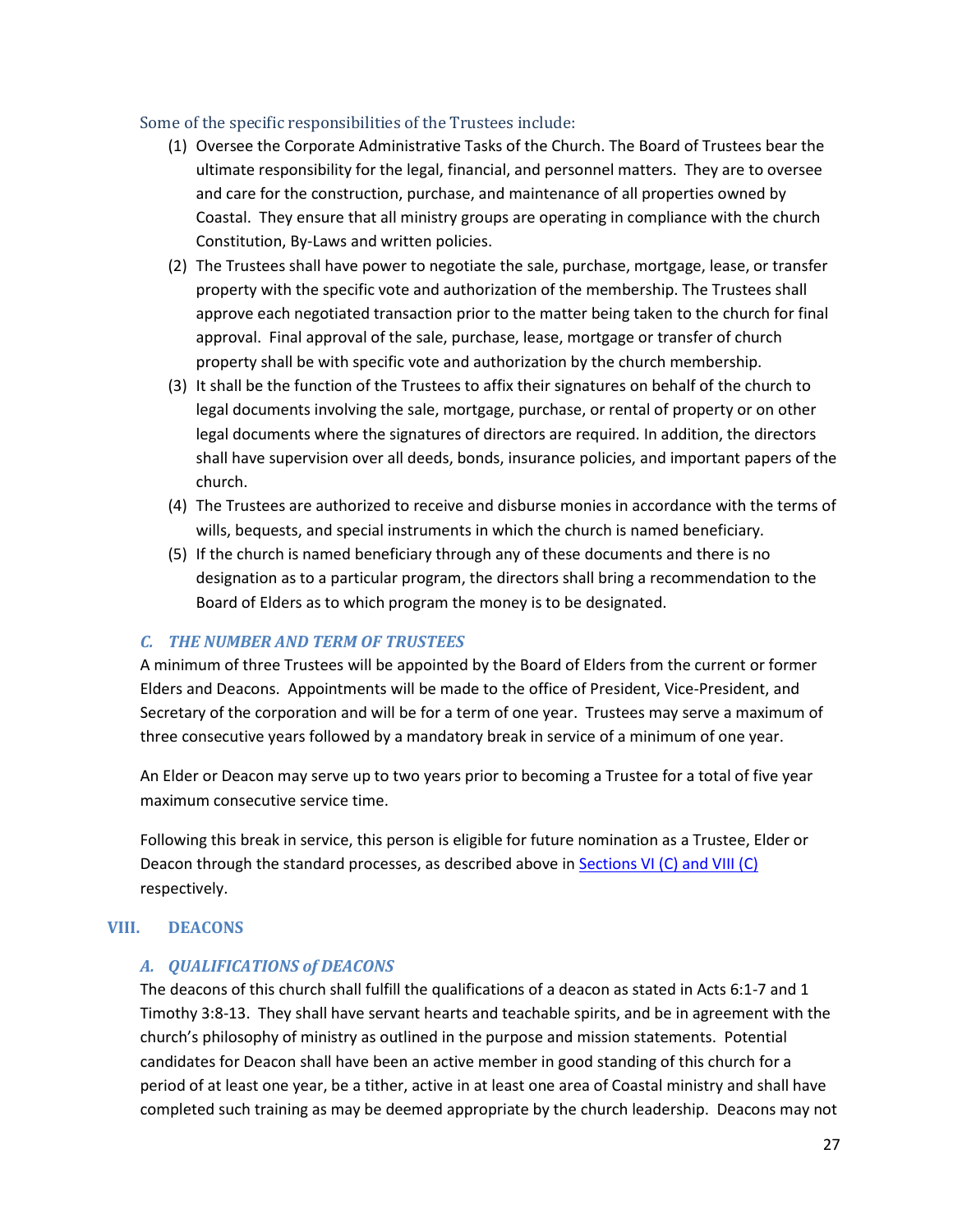be related to any staff member, Elder, other Deacon or Trustee unless specifically authorized by a 2/3 majority vote of the membership.

#### *B. ROLE OF DEACONS*

The Role of Deacons – The biblical role of deacons is one of loving service, ministry, and assistance to others. Their name ("diakonos") describes their work – they are ministers of mercy who visit widows and those less fortunate, care for various tasks assigned to them, and seek to lighten the load of their pastor(s) and elders so they (the pastors and elders) can focus on other vital aspects of the ministry. Deacons are servant helpers chosen by the church, and work in under the authority and supervision of the church and its spiritual leaders.

#### *C. ELECTION OF DEACONS*

The election of deacons shall take place during the annual business meeting of the church from among those qualified individuals. The number of deacons shall be determined by the needs of the church as determined by the Board of Elders and shall be limited to not more than one Deacon for every 50 people attending services.

#### *D. TERM OF SERVICE*

Deacons shall serve for a term of three years, at the expiration of which they shall be required to take a one-year recess before being eligible for re-election. Terms of service shall be arranged to end alternately to provide for a smooth transition of leadership. If a deacon is unable or unwilling to complete this term of office, the Board of Elders may appoint an interim replacement to serve the remainder of the unfinished term.

#### *E. DUTIES OF DEACONS*

Deacons are servants of the church who have no authority unless given herein. Their primary ministry is to care for the temporal needs ("wait on tables") of the church family and to assist the pastor and the ministry teams "with an extra pair of hands".

Deacons shall promote the spiritual welfare of the church through their personal example by faithfully attending to the services of the church, being involved in servant ministries, sharing their faith with others and giving of their time, energy, and resources in support of the church to safeguard its good name.

Deacons are to care for the Church fellowship, promote its unity and welfare and to actively support the critical initiatives identified by the Church leaders.

Deacons are not to act in the place of the Church, but rather, they are to encourage Church members and assist in the work of the Church, referring their recommendations or concerns to the Senior Pastor, Elder/Trustee Board.

Deacons shall serve as or make provision for:

- (1) First Impressions Ministry (Greeter, Parking, Ushering, Security, etc.)
- (2) Serve with the Pastoral staff, Elders and other leaders assisting with: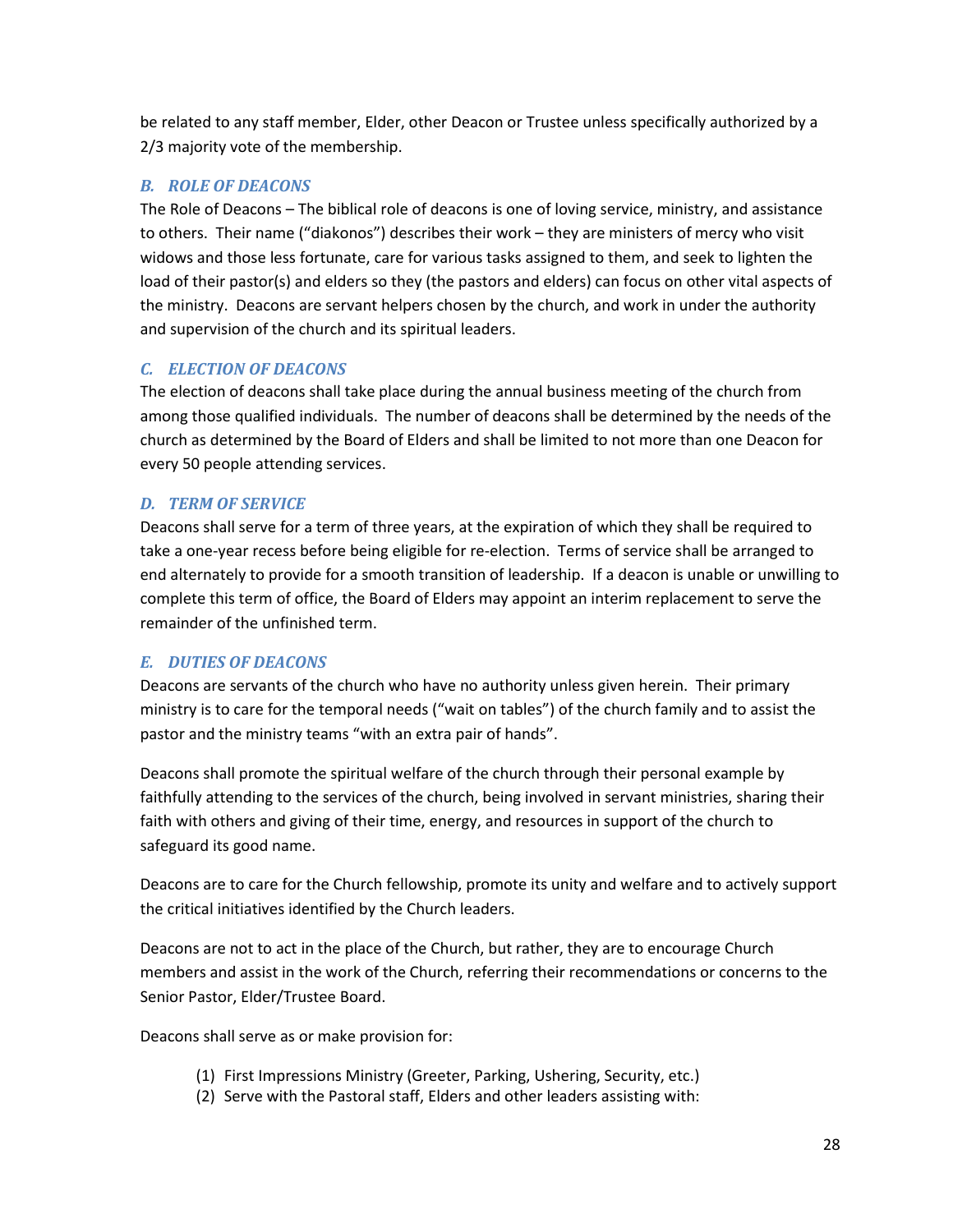- The Serving of The Lord's Supper
- The orderly conduct of worship services where needed as determined by the Church leadership
- (3) Every Deacon will serve as directed in one or more of the following:
	- New Member's Class
	- Prayer Ministry
	- Church Work Day Team
	- Such other new ministries as may be organized by the Pastor and Elder/Trustee Board

## <span id="page-29-1"></span><span id="page-29-0"></span>**Article 3 CHURCH MINISTRIES**

#### **I. MINISTRY LEADERS**

#### *A. QUALIFICATIONS*

The people who lead and serve on the various Coastal Ministry Teams should be individuals who are demonstrating a Christ-like lifestyle, a deep commitment to Coastal, and a cooperative attitude of working with other Christian leaders. They should bring with them a good measure of wisdom and experience associated with their ministry area.

#### *B. ROLE OF MINISTRY LEADERS*

Each ministry leader will coordinate the activities and events involved in his or her ministry area. This person participates faithfully in the Ministry Management Meetings and communicates effectively with the church office, Head Pastor, and other staff members about problems, calendar dates, and specific details associated with the ministries. The Head Pastor or church staff should approve of any plans or expenditures of each ministry before the group proceeds to carry out those activities.

#### *C. SELECTION OF MINISTRIES AND MINISTRY LEADERS*

The Head Pastor and church staff should evaluate any new opportunities for ministry and authorize the implementation of this new ministry. The coordination and supervision of this ministry will be decided by the Head Pastor or the staff person to which he delegates it.

#### *D. TERM OF MINISTRY LEADERS*

Each Ministry Leader upon appointment shall be asked for a one year commitment (with the possible exception of an intern), subject to review, recommitment, and reaffirmation by the Head Pastor and the church staff each subsequent year.

#### <span id="page-29-2"></span>**II. MINISTRY ACCOUNTIBILITY**

The ministries of the church are to be consistent with the church Covenant and Statement of Faith. They are to be under the supervision of the Head Pastor, or his designated church staff Member, Elder or Ministry Leader. In order for a ministry to be considered as a ministry of the church must be under the Scriptural authority of the church so as to insure appropriate accountability, integrity,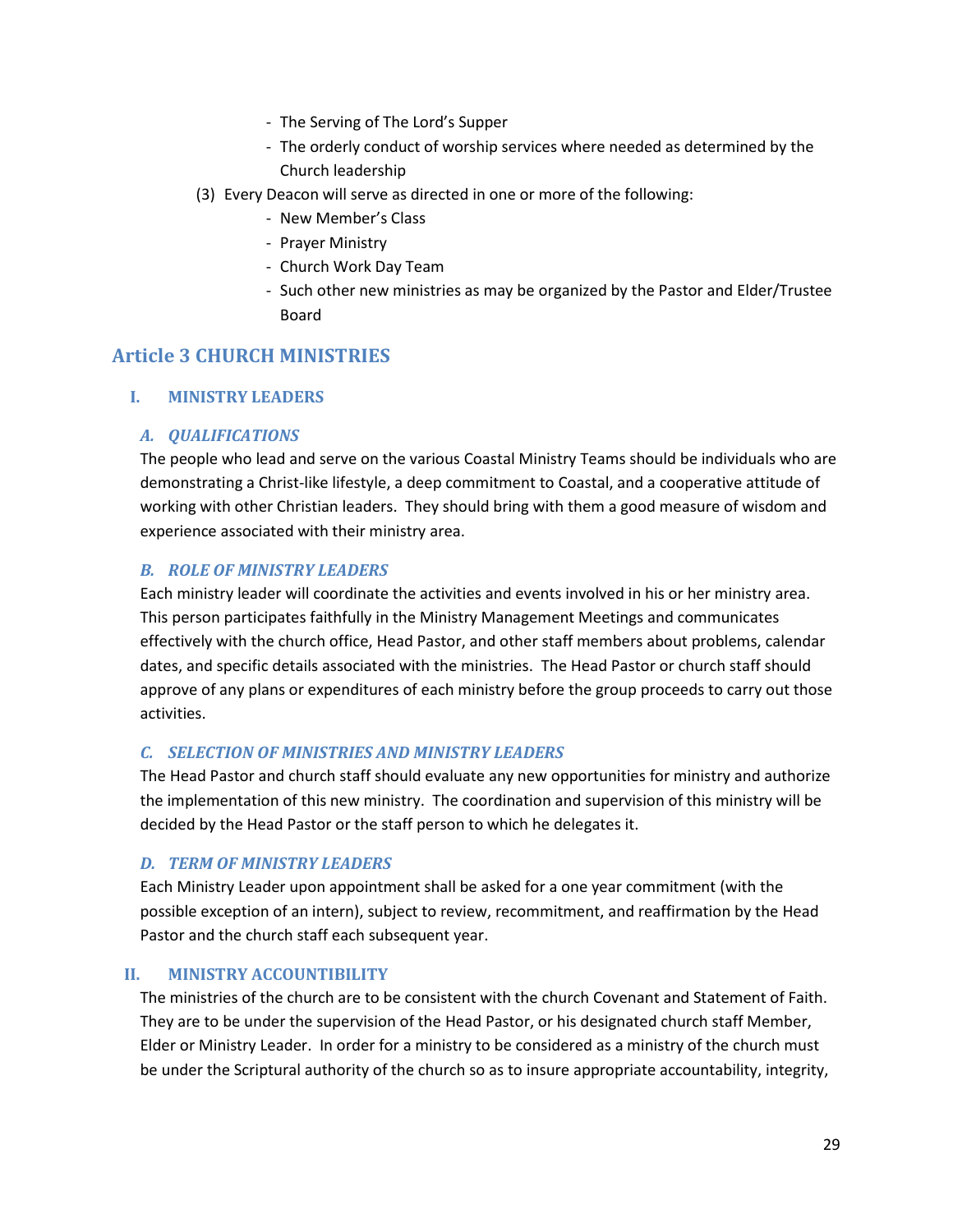and management of such ministries. Every ministry should fall under the umbrella of the vision and philosophy of Coastal.

#### <span id="page-30-0"></span>**III. MINISTRY STRUCTURE**

A directory of church ministries is to be maintained in the church office. The directory shall describe the ministry by name, the defined ministry objective, and the staff position or Ministry Leader having responsibility for that ministry. The staff person or Ministry Leader having that ministry responsibility may create such organizational structure as is needed with the approval of the Board of Elders

#### <span id="page-30-1"></span>**IV. MINISTRY FORMATION**

Any person may start a ministry at Coastal as long as it meets the following criteria:

- a) The church ministry staff must give it their approval and have oversight of it, but is not necessarily expected to run it.
- b) The ministry and the ministry leader are in agreement with Coastal's vision and ministry statements, strategy, and structure, and working to help the church achieve its objectives.
- c) The ministry will not do fundraising on its own. Any fundraising outside the budget will be approved by the Trustees.
- d) The ministry will not be an embarrassment to the name of Christ or Coastal.

## <span id="page-30-3"></span><span id="page-30-2"></span>**Article 4 BUSINESS MEETINGS**

**I. PLACE**

Business Meetings shall be held at the principle meeting place of the church or as otherwise designated by the Head Pastor or Elders.

#### <span id="page-30-4"></span>**II. REGULAR CHURCH BUSINESS MEETINGS**

At a minimum, the church shall hold an annual business meeting in order to present the budget for the upcoming year, at such time as to be determined by the Head Pastor or Elders.

#### <span id="page-30-5"></span>**III. SPECIAL CHURCH BUSINESS MEETINGS**

Special or called business meetings are to be held upon the recommendation of the Head Pastor, Elders, or Ministry Staff. An announcement as to the time and purpose of the meetings must be made a week before the meeting unless extreme urgency renders such a notice impractical. Discussion at these special business meetings shall be limited to the urgent purpose for which the meeting was called or to that purpose which was specified in the announcement. The Head Pastor or Elder shall have the prerogative of canceling or rescheduling any business meeting because of extraordinary circumstances.

#### <span id="page-30-6"></span>**IV. NOTICE GENERAL REQUIREMENTS FOR MEMBERSHIP MEETINGS**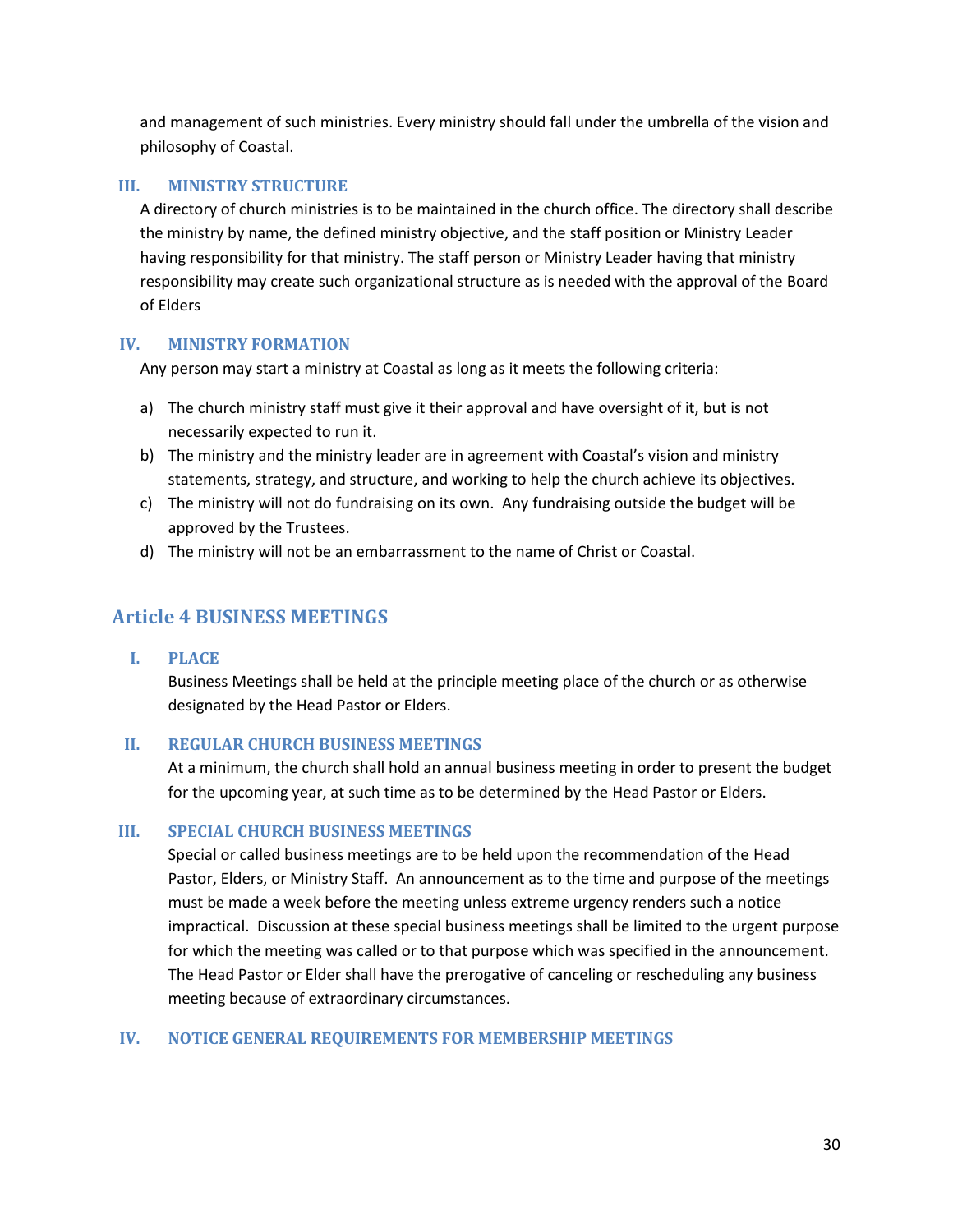Whenever the membership are required or permitted to take any action at a meeting, notice shall be given to active members no less than two weeks prior to a meeting. Notification of membership meetings shall be given in any of the following manners which shall be deemed to be a reasonable method of calling a membership meeting:

- (1) Distribution of written material to the congregation in attendance at weekend services.
- (2) Announcement of the meeting in the church bulletin.
- (3) Oral announcement to the congregation at each of the weekly services.
- (4) Delivery by United States mail to each member identified on the active membership roll.

#### <span id="page-31-0"></span>**V. PARLIAMENTARY RULES AND DECORUM**

Voting shall be by voice vote or show of hands. However, in calling or removing a Head Pastor, or upon the request of any Elder, Deacon or Trustee, voting shall be by written ballot, with no proxy or absentee voting being permissible. Unless otherwise specified in this Constitution and By-laws, all matters of business shall be carried by majority vote of the active members present and voting.

Robert's Rules of Order, Revised shall be the authority for parliamentary procedure for all business meetings of the church.

#### <span id="page-31-1"></span>**VI. QUORUM**

Unless otherwise specified in this Constitution and By-laws, a quorum shall consist of the active members of Coastal present at any given meeting.

#### <span id="page-31-2"></span>**VII. APPOINTMENT OF CHURCH MESSENGERS**

Representatives shall be appointed by the Board of Elders to attend the meetings of the Brevard Baptist Association, Florida Baptist Convention, Southern Baptist Convention, and any other denominational meetings at which messengers are required.

### <span id="page-31-4"></span><span id="page-31-3"></span>**Article 5 CHURCH ORDINANCES**

#### **I. BAPTISM**

A person who receives Jesus Christ as Savior by personal faith, and who indicates a commitment to follow Christ as Lord shall be received for baptism.

- (a) Baptism shall be in water by immersion.
- (b) Baptism shall be by the Head Pastor or whoever shall be authorized by the Head Pastor. In the absence of a Head Pastor, baptisms shall be by the ministerial staff.
- (c) Baptism shall be an act of worship wherever it is conducted.

#### <span id="page-31-5"></span>**II. THE LORD'S SUPPER**

The Lord's Supper is a symbolic act of obedience. By partaking of the bread and the fruit of the vine, members of the church commemorate the death and resurrection of Jesus and anticipate His second coming. The Lord's Supper shall be observed as deemed appropriate.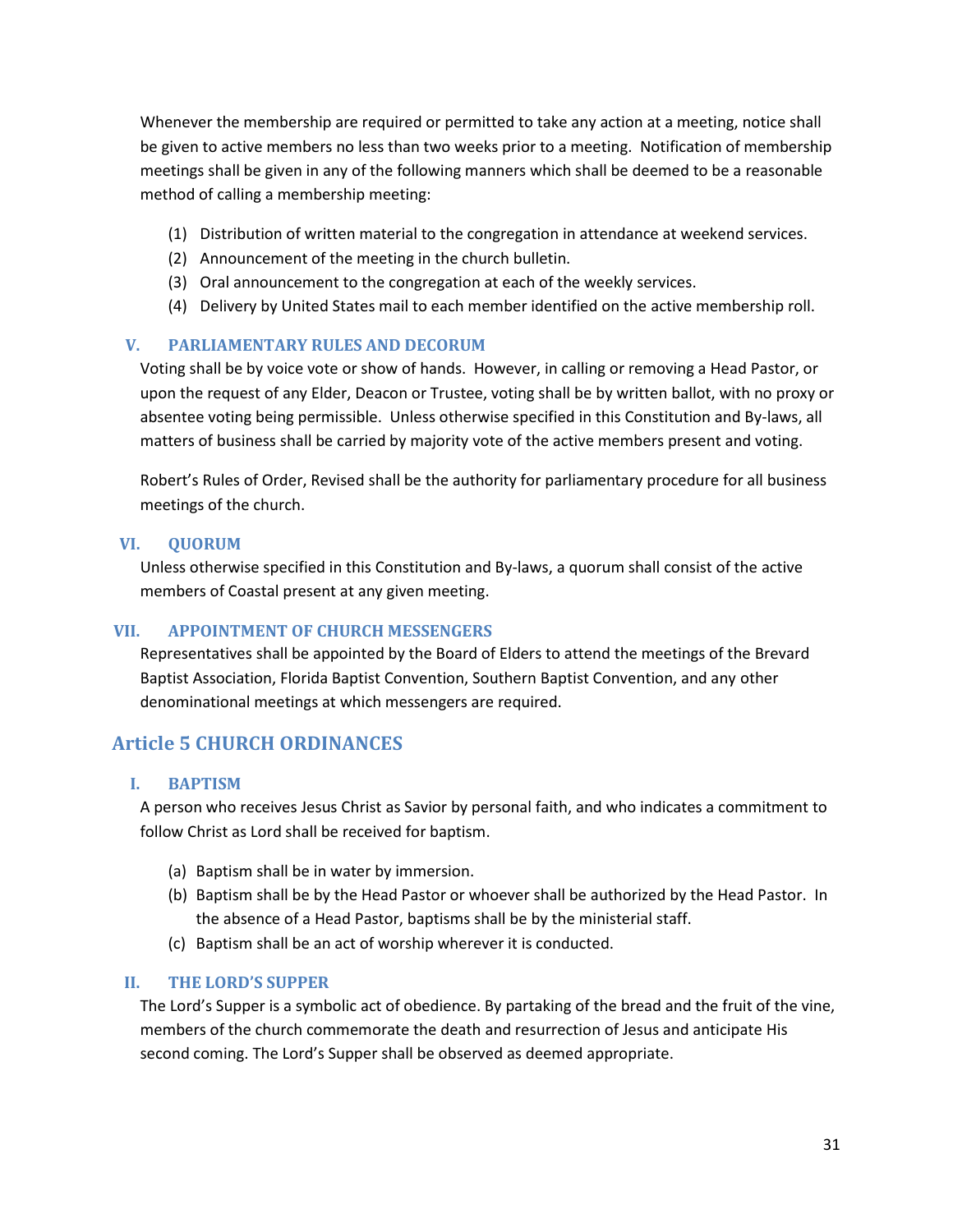## <span id="page-32-0"></span>**Article 6 CHURCH FINANCES**

#### <span id="page-32-1"></span>**I. BUDGET**

The Finance Team is appointed by the Board of Trustees on an annual basis to oversee all financial matters related to Coastal Community Church.

The Finance team's primary responsibilities are to ensure the health and accountability of the Church finances.

The head pastor is accountable to the Finance team in all matters relating to finances.

The Church business administrator and/or senior pastor will attend all Finance team meetings, but do not have voting privileges.

Prior to the beginning of each new calendar year, the Finance Team will prepare an all-inclusive calendar year budget. Upon approval by the ministerial staff and the board of Elders, the budget will be submitted to the membership for a vote for adoption. The vote will occur during a called and scheduled church membership business meeting before the start of the new calendar year.

#### <span id="page-32-2"></span>**II. ACCOUNTING**

Providing for the accounting of all funds shall be the responsibility of the Trustee's Finance Team. Approved salary budgets may not be exceeded without approval from the Board of Trustees.

The Finance team is ultimately accountable to the Board of Trustees of the church. The Board of Trustees has the authority to override any decision made by the finance team. However, if such an occasion should arise, it will be necessary for the Board of Trustees to meet with the Finance team and discuss the matter fully.

The Finance team consists of seven members appointed by the Board of Trustees on an annual basis.

Finance team members are required to be members of Coastal and have the professional skills necessary to perform their assigned tasks.

## <span id="page-32-3"></span>**Article 7 PROCEDURE FOR RATIFICATION**

The Constitution and By-laws may be ratified by two-thirds vote of the members who are present at any business meeting, provided that notice of such proposed business meeting is given as stated in this document and that a copy of this Constitution and By-laws is made available to all members at the time the meeting is announced.

This Constitution and By-laws shall be implemented and become effective when adopted. One year from that time, this Constitution shall be reevaluated. Any time hence after, when deemed necessary, this Constitution can be reevaluated.